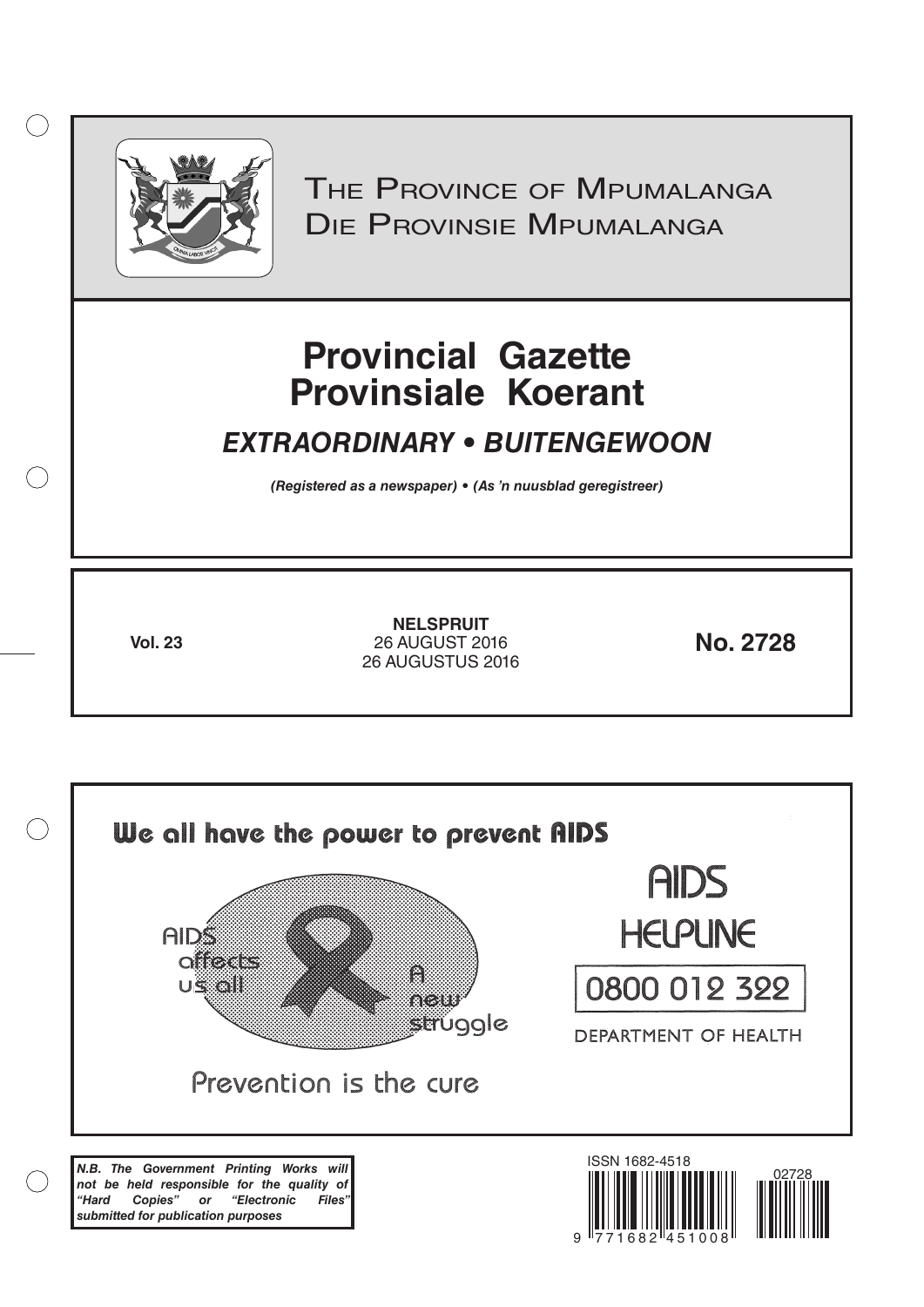This gazette is also available free online at **www.gpwonline.co.za**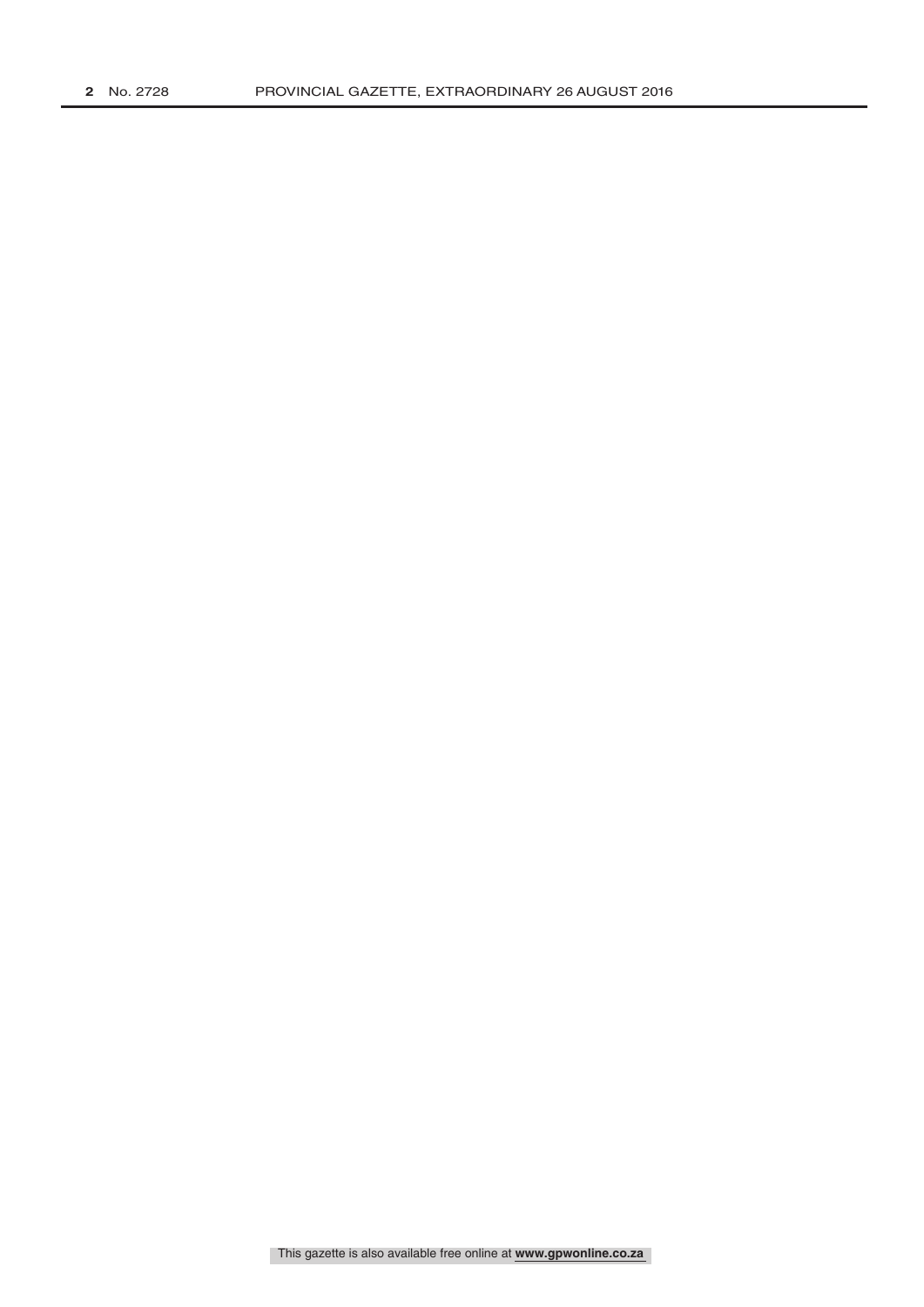# **IMPORTANT NOTICE:**

**The GovernmenT PrinTinG Works Will noT be held resPonsible for any errors ThaT miGhT occur due To The submission of incomPleTe / incorrecT / illeGible coPy.**

**no fuTure queries Will be handled in connecTion WiTh The above.**

# **CONTENTS**

#### **GENERAL NOTICE**

|     | 118 Mpumalanga Liquor Licensing Act, 2006 (Act No. 5 of 2006) : Notice of applications for liquor licences in terms of section 35 10 |     |  |  |
|-----|--------------------------------------------------------------------------------------------------------------------------------------|-----|--|--|
|     |                                                                                                                                      | 10  |  |  |
|     |                                                                                                                                      |     |  |  |
|     |                                                                                                                                      |     |  |  |
| 119 | Mpumalanga Liquor Licensing Act, 2006 (Act No. 5 of 2006) : Notice of applications for transfer of liquor licences in terms of       |     |  |  |
|     |                                                                                                                                      |     |  |  |
|     |                                                                                                                                      | -20 |  |  |
|     |                                                                                                                                      |     |  |  |
|     |                                                                                                                                      | 22  |  |  |

# **LIST OF TARIFF RATES** FOR PUBLICATION OF LIQUOR NOTICES

**COMMENCEMENT: 1 APRIL 2016**

| <b>Pricing for Fixed Price Notices</b>                     |                      |  |  |  |  |
|------------------------------------------------------------|----------------------|--|--|--|--|
| <b>Notice Type</b>                                         | <b>New Price (R)</b> |  |  |  |  |
| Application for Liquor Licence - National                  | 150.00               |  |  |  |  |
| Application for Transfer of Liquor License - National      | 150.00               |  |  |  |  |
| Application for Liquor Licence - Gauteng                   | 150.00               |  |  |  |  |
| Application for Liquor Licence - Mpumalanga                | 150.00               |  |  |  |  |
| Application for Transfer of Liquor License - Mpumalanga    | 150.00               |  |  |  |  |
| Application for Liquor Licence - Northern Cape             | 150.00               |  |  |  |  |
| Application for Transfer of Liquor License - Northern Cape | 150.00               |  |  |  |  |

*No No*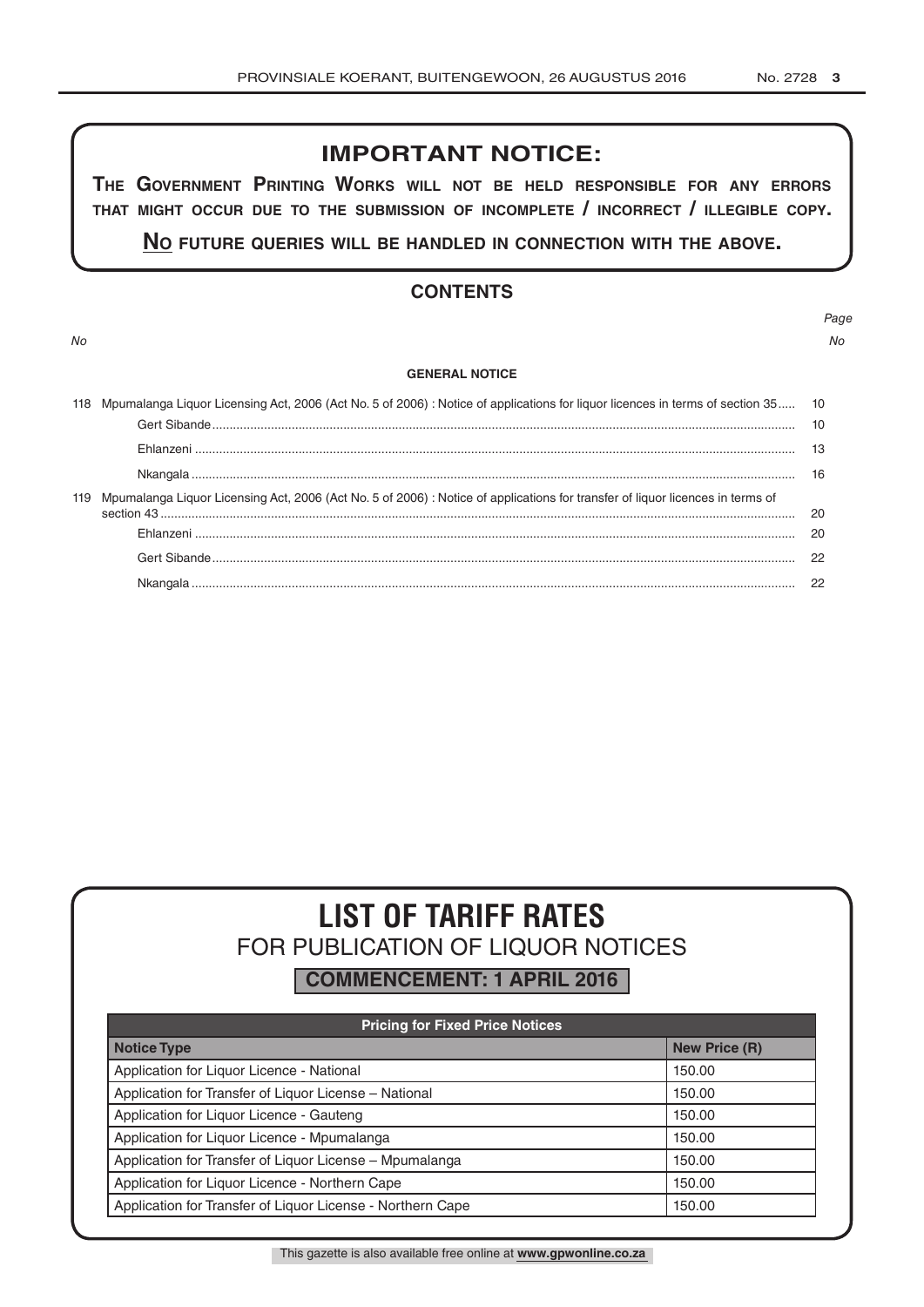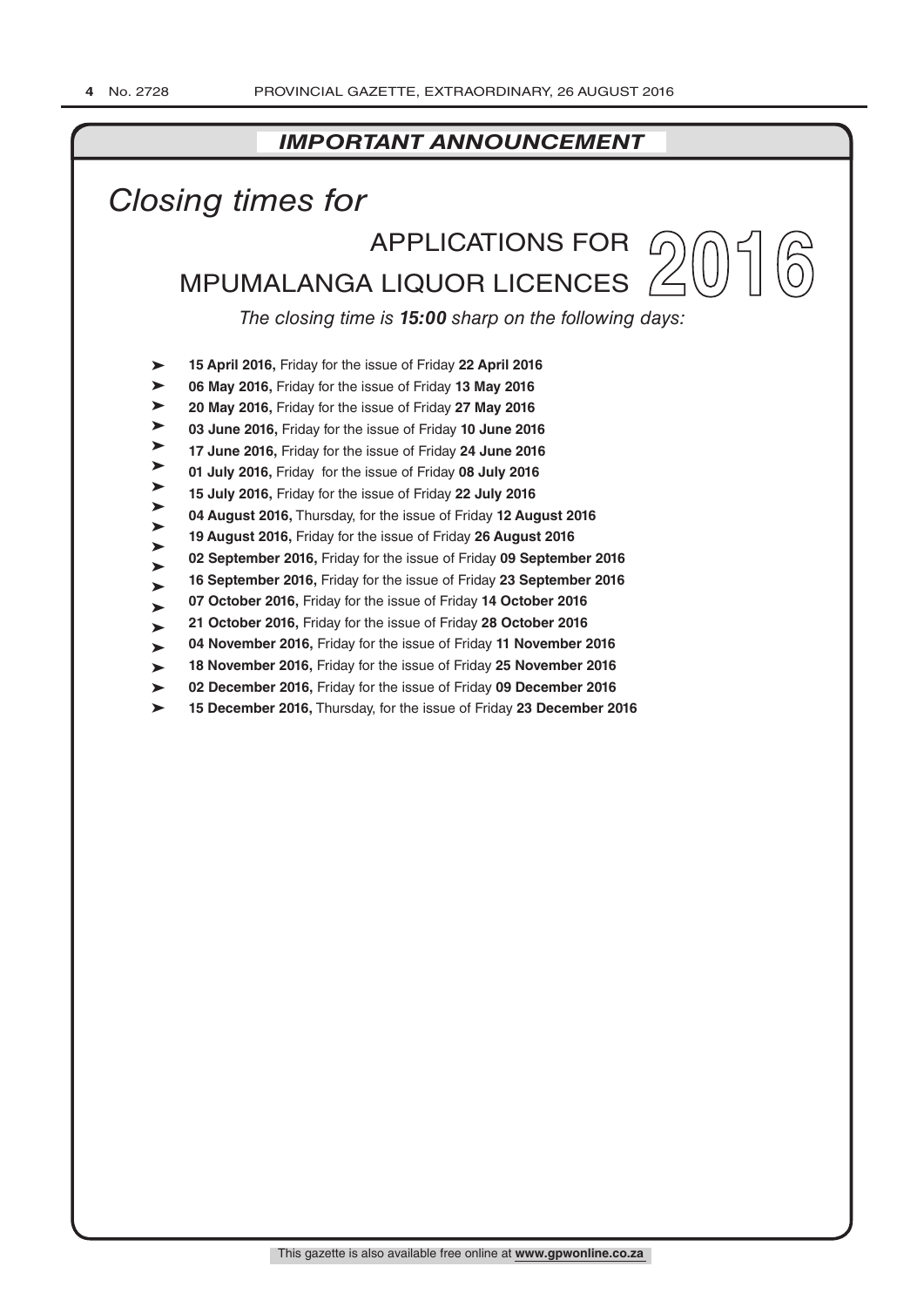The **Government Printing Works** (**GPW**) has established rules for submitting notices in line with its electronic notice processing system, which requires the use of electronic *Adobe* Forms. Please ensure that you adhere to these guidelines when completing and submitting your notice submission.

# **Closing Times for ACCepTAnCe of noTiCes**

- 1. The *Government Gazette* and *Government Tender Bulletin* are weekly publications that are published on Fridays and the closing time for the acceptance of notices is strictly applied according to the scheduled time for each gazette.
- 2. Please refer to the Submission Notice Deadline schedule in the table below. This schedule is also published online on the Government Printing works website www.gpwonline.co.za

All re-submissions will be subject to the standard cut-off times. **All notices received after the closing time will be rejected**.

| <b>Government Gazette Type</b>                   | <b>Publication</b><br><b>Frequency</b> | <b>Publication Date</b>                              | <b>Submission Deadline</b>                              | <b>Cancellations Deadline</b>                   |
|--------------------------------------------------|----------------------------------------|------------------------------------------------------|---------------------------------------------------------|-------------------------------------------------|
| <b>National Gazette</b>                          | Weekly                                 | Friday                                               | Friday 15h00 for next Friday                            | Tuesday, 12h00 - 3 days<br>prior to publication |
| <b>Regulation Gazette</b>                        | Weekly                                 | Friday                                               | Friday 15h00, to be published<br>the following Friday   | Tuesday, 12h00 - 3 days<br>prior to publication |
| <b>Petrol Price Gazette</b>                      | As required                            | First Wednesday of<br>the month                      | One week before publication                             | 3 days prior to<br>publication                  |
| <b>Road Carrier Permits</b>                      | Weekly                                 | Friday                                               | Thursday 15h00, to be<br>published the following Friday | 3 days prior to<br>publication                  |
| Unclaimed Monies (justice,<br>labour or lawyers) | January / As<br>required<br>2 per year | Any                                                  | 15 January / As required                                | 3 days prior to<br>publication                  |
| Parliament (acts, white paper,<br>green paper)   | As required                            | Any                                                  |                                                         | 3 days prior to<br>publication                  |
| <b>Manuals</b>                                   | As required                            | Any                                                  | <b>None</b>                                             | <b>None</b>                                     |
| <b>State of Budget</b><br>(National Treasury)    | Monthly                                | Any                                                  | 7 days prior to publication                             | 3 days prior to<br>publication                  |
| Legal Gazettes A, B and C                        | Weekly                                 | Friday                                               | One week before publication                             | Tuesday, 12h00 - 3 days<br>prior to publication |
| <b>Tender Bulletin</b>                           | Weekly                                 | Friday                                               | Friday 15h00 for next Friday                            | Tuesday, 12h00 - 3 days<br>prior to publication |
| Gauteng                                          | Weekly                                 | Wednesday                                            | Two weeks before publication                            | 3 days after submission<br>deadline             |
| <b>Eastern Cape</b>                              | Weekly                                 | Monday                                               | One week before publication                             | 3 days prior to<br>publication                  |
| Northern Cape                                    | Weekly                                 | Monday                                               | One week before publication                             | 3 days prior to<br>publication                  |
| <b>North West</b>                                | Weekly                                 | Tuesday                                              | One week before publication                             | 3 days prior to<br>publication                  |
| <b>KwaZulu-Natal</b>                             | Weekly                                 | Thursday                                             | One week before publication                             | 3 days prior to<br>publication                  |
| Limpopo                                          | Weekly                                 | Friday                                               | One week before publication                             | 3 days prior to<br>publication                  |
| Mpumalanga                                       | Weekly                                 | Friday                                               | One week before publication                             | 3 days prior to<br>publication                  |
| <b>Gauteng Liquor License</b><br>Gazette         | Monthly                                | Wednesday before<br>the First Friday of the<br>month | Two weeks before publication                            | 3 days after submission<br>deadline             |
| Northern Cape Liquor License<br>Gazette          | Monthly                                | First Friday of the<br>month                         | Two weeks before publication                            | 3 days after submission<br>deadline             |
| National Liquor License Gazette                  | <b>Monthly</b>                         | First Friday of the<br>month                         | Two weeks before publication                            | 3 days after submission<br>deadline             |
| Mpumalanga Liquor License<br>Gazette             | 2 per month                            | Second & Fourth<br>Friday                            | One week before                                         | 3 days prior to<br>publication                  |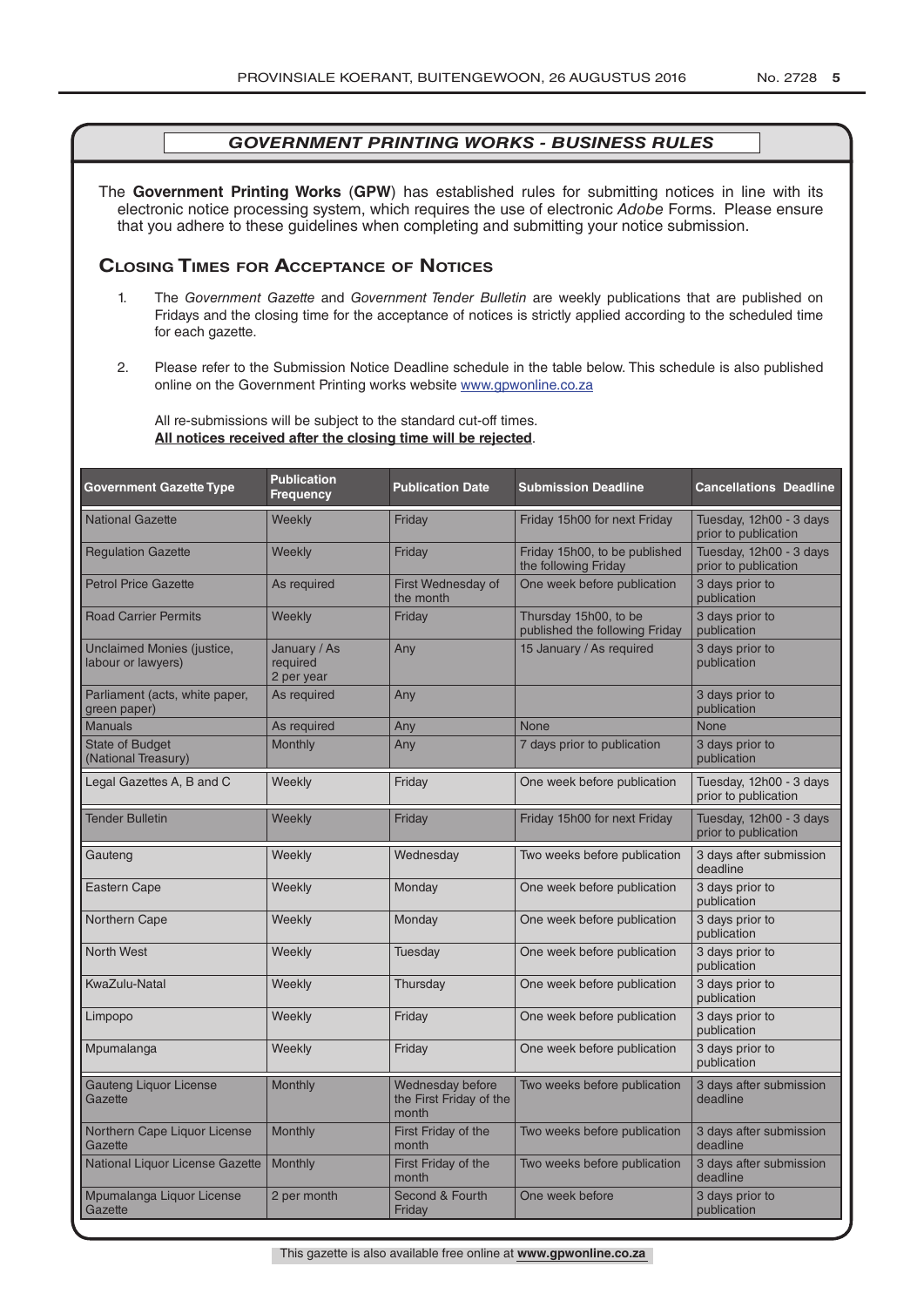# **NOTICE SUBMISSION PROCESS**

- 3. Download the latest *Adobe* form, for the relevant notice to be placed, from the **Government Printing Works** website www.gpwonline.co.za.
- 4. The *Adobe* form needs to be completed electronically using *Adobe Acrobat* / *Acrobat Reader*. Only electronically completed *Adobe* forms will be accepted. No printed, handwritten and/or scanned *Adobe* forms will be accepted.
- 5. The completed electronic *Adobe* form has to be submitted via email to submit.egazette@gpw.gov.za. The form needs to be submitted in its original electronic *Adobe* format to enable the system to extract the completed information from the form for placement in the publication.
- 6. Each notice submission should be sent as a single email. The email should contain **all documentation relating to a particular notice submission**, each as a separate attachment:
	- 6.1. Electronically completed *Adobe* form, specific to the type of notice that is to be placed.
		- 6.1.1. For National *Government Gazette* or *Provincial Gazette* notices, the notices must be accompanied by an electronic Z95 or Z95Prov *Adobe* form
		- 6.1.2. The notice content (body copy) **MUST** be a separate attachment.
	- 6.2. Proof of Payment / Purchase Order: **Government Printing Works** account customer must include a copy of their Purchase Order*.* **Non**-**Government Printing Works** account customer needs to submit the proof of payment for the notice
	- 6.3. Where separate notice content is applicable (Z95, Z95 Prov and TForm 3, it should also be attached as a separate attachment. (See specifications below, point 11).
	- 6.4. Any additional notice information if applicable.
- 7. The electronic *Adobe* form will be taken as the primary source for the notice information to be published. Instructions that are on the email body or covering letter that contradicts the notice form content will not be considered. The information submitted on the electronic *Adobe* form will be published as-is.
- 8. To avoid duplicated publication of the same notice and double billing, Please submit your notice **ONLY ONCE.**
- 9. Notices brought to **GPW** by "walk-in" customers on electronic media can only be submitted in *Adobe* electronic form format. All "walk-in" customers with notices that are not on electronic *Adobe* forms will be routed to the Contact Centre where they will be assisted to complete the forms in the required format.
- 10. Should a customer submit a bulk submission of hard copy notices delivered by a messenger on behalf of any organisation e.g. newspaper publisher, the messenger will be referred back to the sender as the submission does not adhere to the submission rules.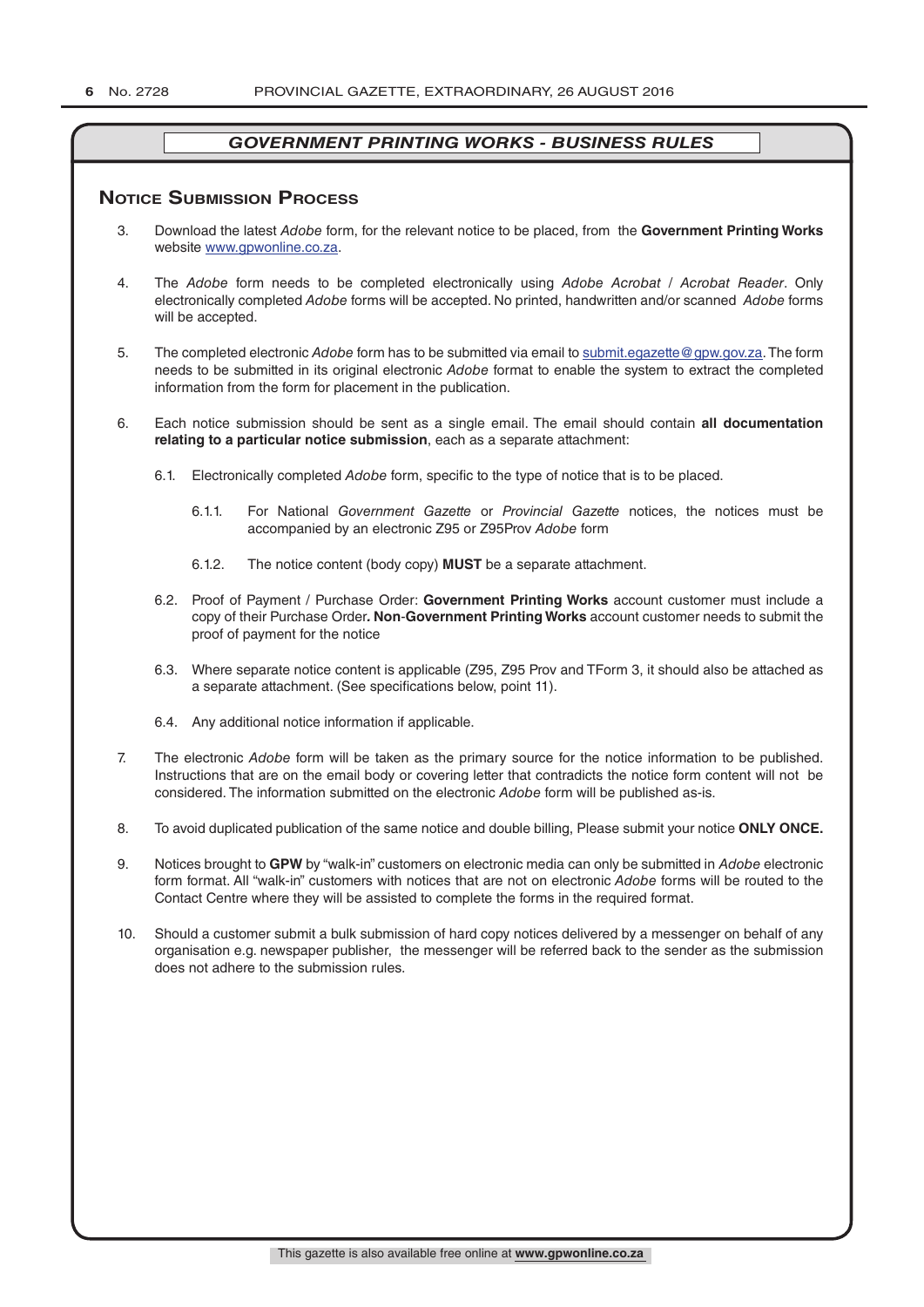# **COPY (SEPARATE NOTICE CONTENT DOCUMENT)**

- 11. Where the copy is part of a separate attachment document for Z95, Z95Prov and TForm03
	- 11.1. Copy of notices must be supplied in a separate document and may not constitute part of any covering letter, purchase order, proof of payment or other attached documents.

The content document should contain only one notice. (You may include the different translations of the same notice in the same document).

11.2. The notice should be set on an A4 page, with margins and fonts set as follows:

Page size  $=$  A4 Portrait with page margins: Top  $=$  40mm, LH/RH  $=$  16mm, Bottom  $=$  40mm; Use font size: Arial or Helvetica 10pt with 11pt line spacing;

Page size = A4 Landscape with page margins: Top = 16mm, LH/RH = 40mm, Bottom = 16mm; Use font size: Arial or Helvetica 10pt with 11pt line spacing;

# **CAnCellATions**

- 12. Cancellation of notice submissions are accepted by **GPW** according to the deadlines stated in the table above in point 2. Non-compliance to these deadlines will result in your request being failed. Please pay special attention to the different deadlines for each gazette. Please note that any notices cancelled after the cancellation deadline will be published and charged at full cost.
- 13. Requests for cancellation must be sent by the original sender of the notice and must accompanied by the relevant notice reference number (N-) in the email body.

### **AmenDmenTs To noTiCes**

14. With effect from 01 October 2015, **GPW** will not longer accept amendments to notices. The cancellation process will need to be followed according to the deadline and a new notice submitted thereafter for the next available publication date.

### **REJECTIONS**

- 15. All notices not meeting the submission rules will be rejected to the customer to be corrected and resubmitted. Assistance will be available through the Contact Centre should help be required when completing the forms. (012-748 6200 or email info.egazette@gpw.gov.za). Reasons for rejections include the following:
	- 15.1. Incorrectly completed forms and notices submitted in the wrong format, will be rejected.
	- 15.2. Any notice submissions not on the correct *Adobe* electronic form, will be rejected.
	- 15.3. Any notice submissions not accompanied by the proof of payment / purchase order will be rejected and the notice will not be processed.
	- 15.4. Any submissions or re-submissions that miss the submission cut-off times will be rejected to the customer. The Notice needs to be re-submitted with a new publication date.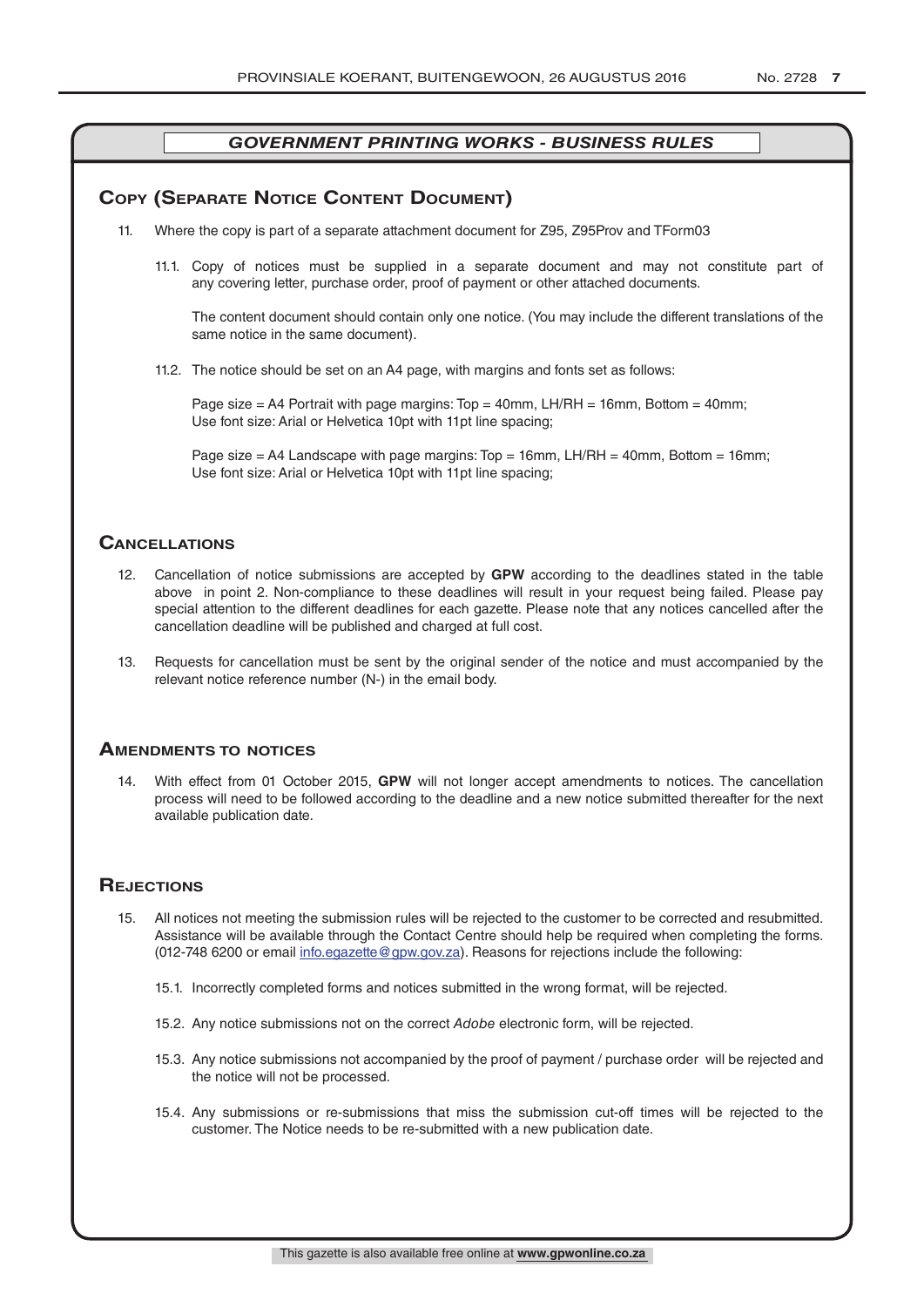#### **ApprovAl of noTiCes**

- 16. Any notices other than legal notices are subject to the approval of the Government Printer, who may refuse acceptance or further publication of any notice.
- 17. No amendments will be accepted in respect to separate notice content that was sent with a Z95 or Z95Prov notice submissions. The copy of notice in layout format (previously known as proof-out) is only provided where requested, for Advertiser to see the notice in final Gazette layout. Should they find that the information submitted was incorrect, they should request for a notice cancellation and resubmit the corrected notice, subject to standard submission deadlines. The cancellation is also subject to the stages in the publishing process, i.e. If cancellation is received when production (printing process) has commenced, then the notice cannot be cancelled.

# **GOVERNMENT PRINTER INDEMNIFIED AGAINST LIABILITY**

- 18. The Government Printer will assume no liability in respect of-
	- 18.1. any delay in the publication of a notice or publication of such notice on any date other than that stipulated by the advertiser;
	- 18.2. erroneous classification of a notice, or the placement of such notice in any section or under any heading other than the section or heading stipulated by the advertiser;
	- 18.3. any editing, revision, omission, typographical errors or errors resulting from faint or indistinct copy.

# **liAbiliTy of ADverTiser**

19. Advertisers will be held liable for any compensation and costs arising from any action which may be instituted against the Government Printer in consequence of the publication of any notice.

# **CusTomer inquiries**

Many of our customers request immediate feedback/confirmation of notice placement in the gazette from our Contact Centre once they have submitted their notice – While **GPW** deems it one of their highest priorities and responsibilities to provide customers with this requested feedback and the best service at all times, we are only able to do so once we have started processing your notice submission.

**GPW** has a 2-working day turnaround time for processing notices received according to the business rules and deadline submissions.

Please keep this in mind when making inquiries about your notice submission at the Contact Centre.

- 20. Requests for information, quotations and inquiries must be sent to the Contact Centre ONLY.
- 21. Requests for Quotations (RFQs) should be received by the Contact Centre at least **2 working days** before the submission deadline for that specific publication.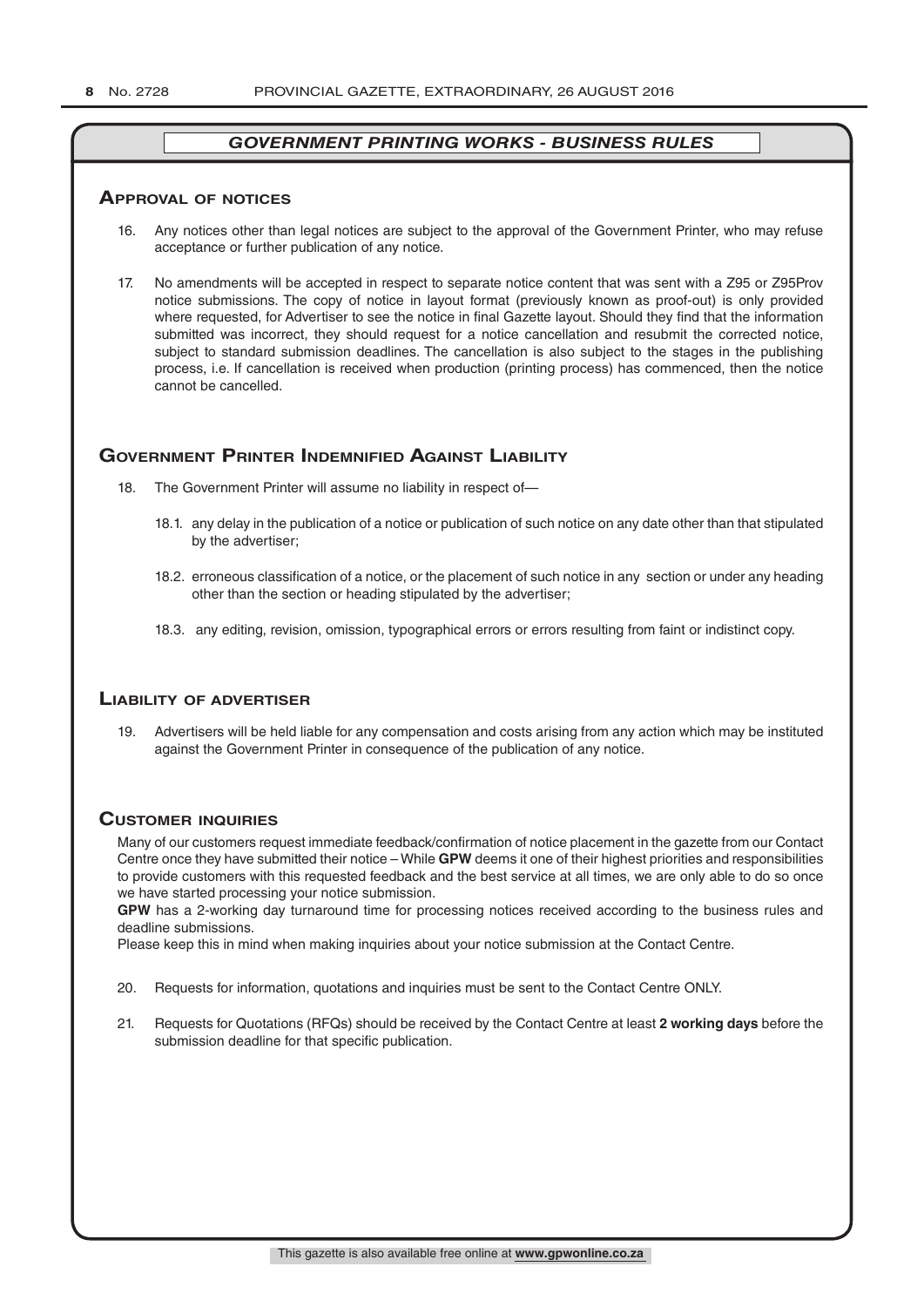# **pAymenT of CosT**

- 22. The Request for Quotation for placement of the notice should be sent to the Gazette Contact Centre as indicated above, prior to submission of notice for advertising.
- 23. Payment should then be made, or Purchase Order prepared based on the received quotation, prior to the submission of the notice for advertising as these documents i.e. proof of payment or Purchase order will be required as part of the notice submission, as indicated earlier.
- 24. Where there is any doubt about the cost of publication of a notice, and in the case of copy, an enquiry, accompanied by the relevant copy, should be addressed to the Gazette Contact Centre, **Government Printing Works**, Private Bag X85, Pretoria, 0001 email: info.egazette@gpw.gov.za before publication.
- 25. Overpayment resulting from miscalculation on the part of the advertiser of the cost of publication of a notice will not be refunded, unless the advertiser furnishes adequate reasons why such miscalculation occurred. In the event of underpayments, the difference will be recovered from the advertiser, and future notice(s) will not be published until such time as the full cost of such publication has been duly paid in cash or electronic funds transfer into the **Government Printing Works** banking account.
- 26. In the event of a notice being cancelled, a refund will be made only if no cost regarding the placing of the notice has been incurred by the **Government Printing Works**.
- 27. The **Government Printing Works** reserves the right to levy an additional charge in cases where notices, the cost of which has been calculated in accordance with the List of Fixed Tariff Rates, are subsequently found to be excessively lengthy or to contain overmuch or complicated tabulation.

# **proof of publiCATion**

- 28. Copies of any of the *Government Gazette* or *Provincial Gazette* can be downloaded from the **Government Printing Works** website www.gpwonline.co.za free of charge, should a proof of publication be required.
- 29. Printed copies may be ordered from the Publications department at the ruling price. The **Government Printing Works** will assume no liability for any failure to post or for any delay in despatching of such *Government Gazette*(s).

# *GOVERNMENT PRINTING WORKS CONTACT INFORMATION*

**Physical Address: Postal Address: GPW Banking Details: Government Printing Works** Private Bag X85 **Bank:** ABSA Bosman Street 149 Bosman Street Pretoria **Account No.:** 405 7114 016 Pretoria 0001 **Branch Code:** 632-005

**For Gazette and Notice submissions:** Gazette Submissions: **E-mail:** submit.egazette@gpw.gov.za **For queries and quotations, contact:** Gazette Contact Centre: **E-mail:** info.egazette@gpw.gov.za

**Contact person for subscribers:** Mrs M. Toka: **E-mail:** subscriptions@gpw.gov.za

**Tel:** 012-748 6200

**Tel:** 012-748-6066 / 6060 / 6058 **Fax:** 012-323-9574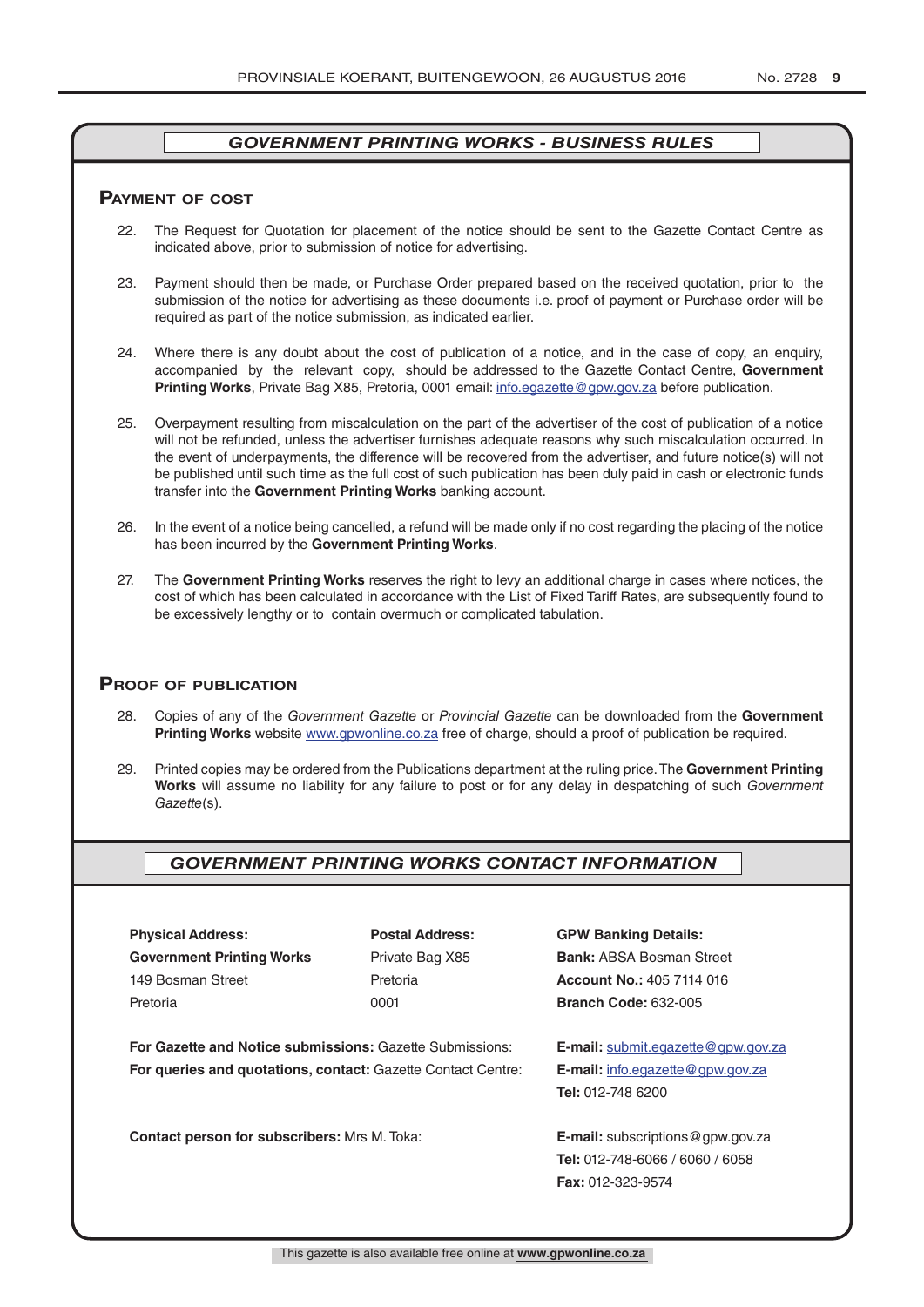#### **Form 2**

# General Notice

# **NOTICE 118 OF 2016**

#### **MPUMALANGA LIQUOR LICENSING ACT, 2006 (Act No. 5 of 2006)**

#### **Notice of applications for liquor licences in terms of section 35**

Notice is hereby given that the applicants specified in the Schedule hereto have given notice of their intention to lodge applications for the grant of new liquor licences to the Secretary, Regional Liquor Licensing Offices in respect of premises situated in the local committee area indicated in the Schedule.

Comments should be made in writing and be addressed to the municipality concerned and a copy to the applicant, to reach the said addresses within thirty (30) days of this application.

Invitation for public comments in applying for a Liquor Licence in terms of section 35(2)(a) of the Mpumalanga Liquor Licensing Act, 2006.

#### **SCHEDULE**

The undermentioned figures used in brackets in the Schedule, have the following meanings:

- (1) = Full name of applicant, ID Number of Applicant.
- (2) = Intended trading name.
- (3) = Notice given on behalf of: self *or* other juristic person/s.
- $(4)$  = Type of licence applied for.
- $(5)$  = Full address and location of the premises
- $(6)$  = Municipality address where comments must be submitted
- $(7)$  = Applicant address where comments must be submitted

# GERT SIBANDE

#### **DIPALESENG LOCAL MUNICIPALITY**

- (1) I, **nkululeko Paul Mfula,** ID No. 742095674082, an adult male, hereby invites written public comments concerning the application for a Liquor Licence to the Mpumalanga Liquor Authority.
- (2) To trade under the name MPO'S LOVE CORNER TAVERN.
- (3) I make this application for myself.
- (4) The retail sale of liquor for consumption on the premises where the liquor is sold.
- (5) *Physical address:* 89 Letsoko Street, Siyathemba Balfour 2410, being an address in the Republic of South Africa and within the boundries of Mpumalanga Province. *Postal address:* 89 Letsoko Street, Siyathemba Balfour 2410.
- (6) Dipaleseng Local Municipality Private Bag X1005 Balfour 2410.
- (7) 89 Letsoko Street, Siyathemba Balfour 2410.

#### **MSUKALIGWA LOCAL MUNICIPALITY**

- (1) I, **Ernest Ngwenya,** ID No. 770214 5682 088, an adult male, hereby invites written public comments concerning the application for a Liquor Licence to the Mpumalanga Liquor Authority.
- (2) To trade under the name Nesto Shisanyama & Lounge.
- (3) I make this application for myself.
- (4) The retail sale of liquor in terms of a special liquor license for consumption on and off the premises where the liquor is sold.
- (5) *Physical address:* 27 C/ O Ennis & Oosthuizen Streets, Ermelo, 2351., being an address in the Republic of South Africa and within the boundries of Mpumalanga Province. *Postal address:* 16 Joubert Street, Ermelo, 2351..
- (6) C/O Kerk & Taute Street, Ermelo, 2351.
- P. O Box 48, Ermelo, 2350..
- (7) 27 C/ O Ennis & Oosthuizen Streets, Ermelo, 2351..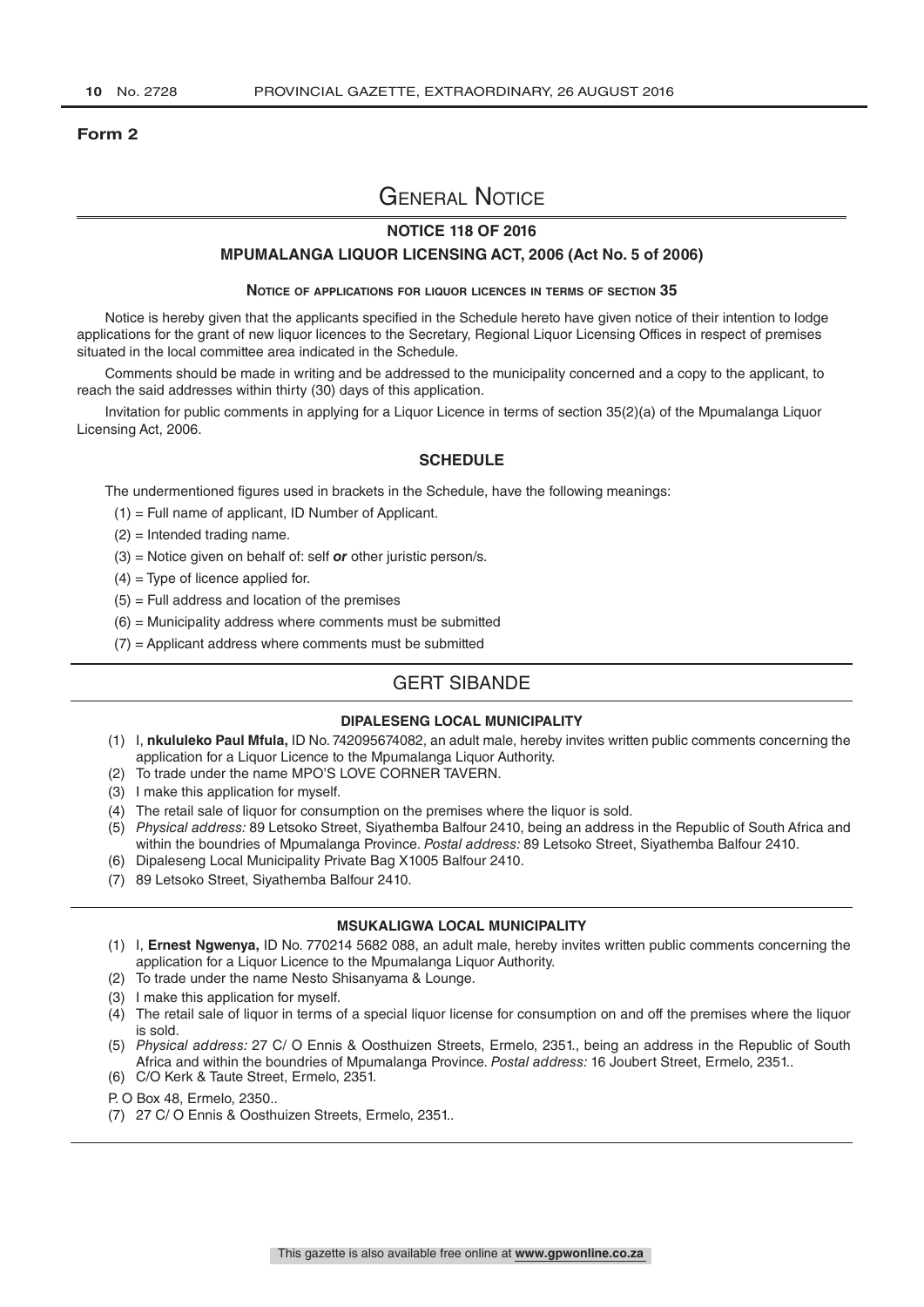#### **MSUKALIGWA LOCAL MUNICIPALITY**

- (1) I, **Ernest Ngwenya,** ID No. 770214 5682 088, an adult male, hereby invites written public comments concerning the application for a Liquor Licence to the Mpumalanga Liquor Authority.
- (2) To trade under the name Nesto Shisanyama & Lounge.
- (3) I make this application for myself.
- (4) The retail sale of liquor in terms of a special liquor license for consumption on and off the premises where the liquor is sold.
- (5) *Physical address:* 27 C/ O Ennis & Oosthuizen Streets, Ermelo, 2351., being an address in the Republic of South Africa and within the boundries of Mpumalanga Province. *Postal address:* 16 Joubert Street, Ermelo, 2351.. (6) C/O Kerk & Taute Street, Ermelo, 2351.

P. O Box 48, Ermelo, 2350..

(7) 27 C/ O Ennis & Oosthuizen Streets, Ermelo, 2351..

#### **ALBERT LUTHULI LOCAL MUNICIPALITY**

- (1) I, **NGWENYAMA MAHOLOMBANE JERRY,** ID No. 6208215805089, an adult male, hereby invites written public comments concerning the application for a Liquor Licence to the Mpumalanga Liquor Authority.
- (2) To trade under the name KAMAHOLOMBANE BOTTLE STORE.
- (3) I make this application for myself.
- (4) The retail sale of liquor for consumption off the premises where the liquor is sold.
- (5) *Physical address:* STAND 8 & 9 NHLAZATSHE 7 B (CRUSHER), being an address in the Republic of South Africa and within the boundries of Mpumalanga Province. *Postal address:* P.O. BOX 543 CAROLINA 1185.
- (6) P.O. BOX 24 CAROLINA 1185.
- (7) 718 VERSVELD STREET, CAROLINA 1185.

#### **MSUKALIGWA LOCAL MUNICIPALITY**

- (1) I, **Luvuyo Mabuza,** ID No. 8902025984088, an adult male, hereby invites written public comments concerning the application for a Liquor Licence to the Mpumalanga Liquor Authority.
- (2) To trade under the name BLKFRY GROUP.
- (3) I make this application on behalf of the juristic person: BLKFRY GROUP (Pty) Ltd. (Reg No. 2016/319723/07).
- (4) The retail sale of liquor in terms of a special liquor license in respect of a specified event.
- (5) *Physical address:* AJ Swanepoel Stadium, 17 Joubert Street, Ermelo, 2350, being an address in the Republic of South Africa and within the boundries of Mpumalanga Province. *Postal address:* PO Box 48, Ermelo, 2350. (6) Corner Kerk & Taute Street, Ermelo, 2351.
- (7) Postnet Suite 808, Private Bag, 9013, Ermelo, 2380.

#### **MSUKALIGWA LOCAL MUNICIPALITY**

- (1) I, **LOUW GREYLING,** ID No. 7601035043080, an adult male, hereby invites written public comments concerning the application for a Liquor Licence to the Mpumalanga Liquor Authority.
- (2) To trade under the name BUTR.
- (3) I make this application on behalf of the juristic person: VOLUME TRADING CC. (Reg No. 2004/053475/23).
- (4) The retail sale of liquor for consumption on the premises where the liquor is sold.
- (5) *Physical address:* Ptn 3 (Ptn of Ptn 1) of Erf 77 Ermelo Township, Registration Division IT, Province Mpumalanga, In extent 542 (Five hundred and Forty Two) Square Meters better known as 21 Fourie street, Ermelo., being an address in the Republic of South Africa and within the boundries of Mpumalanga Province. *Postal address:* PO Box 2766, Ermelo,2351.
- (6) Msukaligwa Municipality, department of Public Safety, cnr Church and Taute street, Ermelo, 2351..
- (7) Dr TC Botha Inc, PO Box 894, Ermelo,2351.

#### **MSUKALIGWA LOCAL MUNICIPALITY**

- (1) I, **Thulane Richard Ndlela,** ID No. 7903105923088, an adult male, hereby invites written public comments concerning the application for a Liquor Licence to the Mpumalanga Liquor Authority.
- (2) To trade under the name Thulandlela Liquors.
- (3) I make this application for myself.
- (4) The retail sale of liquor for consumption on and off the premises where the liquor is sold.
- (5) *Physical address:* 6513 Extension 6 Wesselton Ermelo, being an address in the Republic of South Africa and within the boundries of Mpumalanga Province. *Postal address:* P O Box 1523 Ermelo 2350.
- (6) P O Box 48 Ermelo 2350.
- (7) P O Box 1523 Ermelo 2350.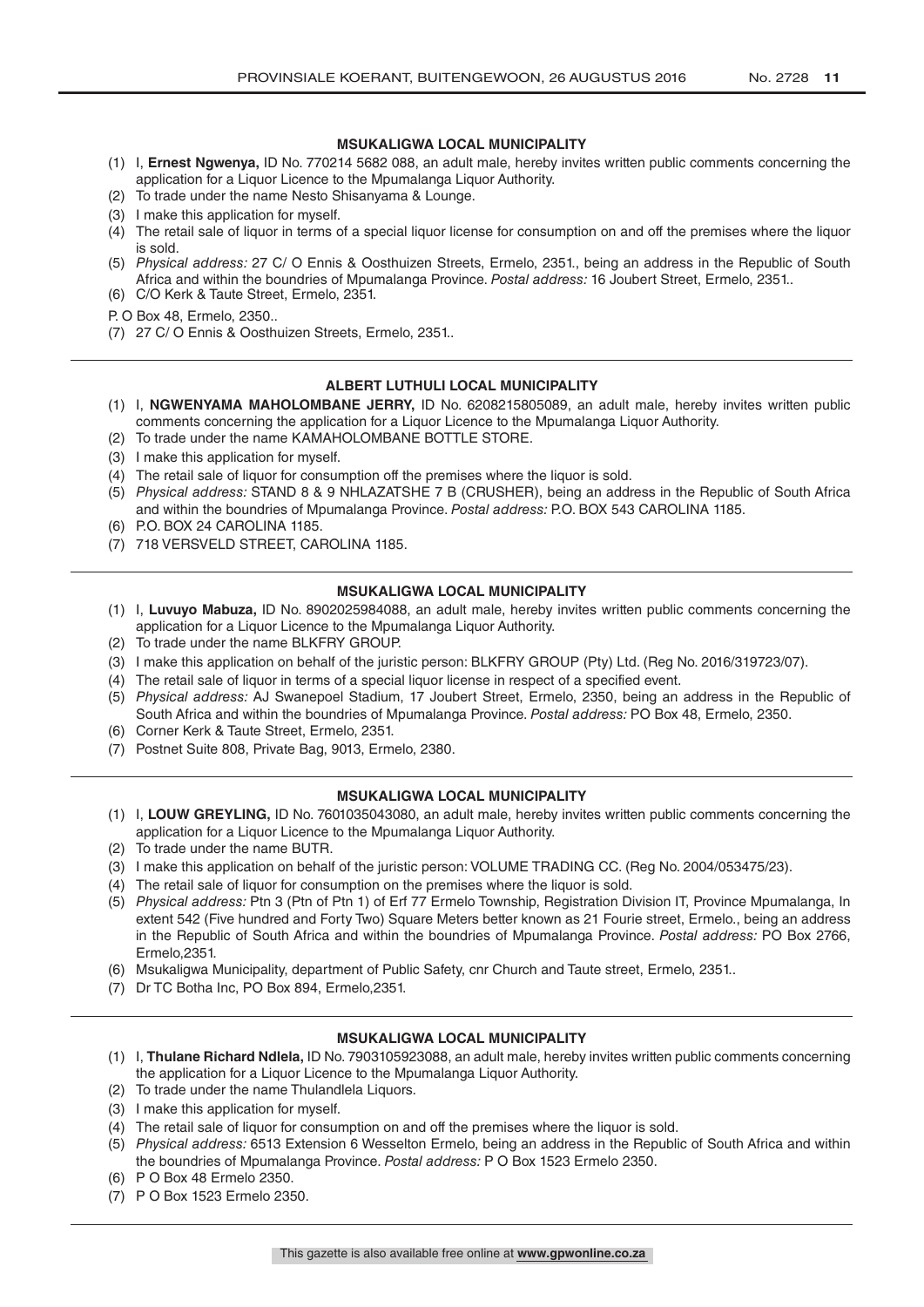#### **DIPALESENG LOCAL MUNICIPALITY**

- (1) I, **Samuel Lucky Msimanga,** ID No. 8402235914082, an adult male, hereby invites written public comments concerning the application for a Liquor Licence to the Mpumalanga Liquor Authority.
- (2) To trade under the name Saltrock Tavern and Restaurant.
- (3) I make this application for myself.
- (4) The retail sale of liquor for consumption on and off the premises where the liquor is sold.
- (5) *Physical address:* 29 Kubeka Street, Nthoroane, Gleylingstad 2415, being an address in the Republic of South Africa and within the boundries of Mpumalanga Province. *Postal address:* 29 Kubeka Street, Nthoroane, Gleylingstad 2415.
- (6) Dipaleseng Local Municipality Private Bag X1005 Balfour 2410.
- (7) 29 Kubeka Street, Nthoroane, Gleylingstad 2415.

#### **MSUKALIGWA LOCAL MUNICIPALITY**

- (1) I, **Thulane Richard Ndlela,** ID No. 7903105923088, an adult male, hereby invites written public comments concerning the application for a Liquor Licence to the Mpumalanga Liquor Authority.
- (2) To trade under the name -.
- (3) I make this application for myself.
- (4) The retail sale of liquor for consumption on and off the premises where the liquor is sold.
- (5) *Physical address:* 6513 Extension 6 Wesselton, Ermelo., being an address in the Republic of South Africa and within the boundries of Mpumalanga Province. *Postal address:* P O Box 1523, Ermelo, 2350..
- (6) P O Box 48, Ermelo, 2350..
- (7) P O Box 1523, Ermelo, 2350..

#### **LEKWA LOCAL MUNICIPALITY**

- (1) I, **Sekoele Aubrey Maboea,** ID No. 6906225297086, an adult male, hereby invites written public comments concerning the application for a Liquor Licence to the Mpumalanga Liquor Authority.
- (2) To trade under the name -.
- (3) I make this application for myself.
- (4) The retail sale of liquor in terms of a special liquor license in respect of a specified event.
- (5) *Physical address:* River Park Handel Street Standerton, being an address in the Republic of South Africa and within the boundries of Mpumalanga Province. *Postal address:* P O Box 3494 Standerton 2430.
- (6) P O Box 66 Standerton 2430.
- (7) P O Box 3494 Standerton 2430.

#### **ALBERT LUTHULI LOCAL MUNICIPALITY**

- (1) I, **Bongikosi Bophela,** ID No. 5604235756081, an adult male, hereby invites written public comments concerning the application for a Liquor Licence to the Mpumalanga Liquor Authority.
- (2) To trade under the name JB Bottle Store.
- (3) I make this application for myself.
- (4) The retail sale of liquor for consumption off the premises where the liquor is sold.
- (5) *Physical address:* ERF 1 Empuluzi C 2335, being an address in the Republic of South Africa and within the boundries of Mpumalanga Province. *Postal address:* P.O. Box 7815 Sonpark Nelspruit 1200.
- (6) Albert Lethuli, Local Municipality, Gert Sibande District, E 1340, Fernie B, Fernie 2339.
- (7) 40A Marloth street Mbombela 1200.

#### **GOVAN MBEKI LOCAL MUNICIPALITY**

- (1) I, **MARCO DAVID BENDER,** ID No. 5405285099087, an adult male, hereby invites written public comments concerning the application for a Liquor Licence to the Mpumalanga Liquor Authority.
- (2) To trade under the name -.
- (3) I make this application for myself.
- (4) The retail sale of liquor in terms of a special liquor license for consumption on and off the premises where the liquor is sold.
- (5) *Physical address:* SHOP NO: 09 KLIEWIET STR, LAKE UMUZI, SECUNDA, 2302.
- (6) PRIVATE BAG X 1017 SECUNDA 2302.
- (7) 12 MALUTI TOWNHOUSE CHARL CILLIERS STR 2302.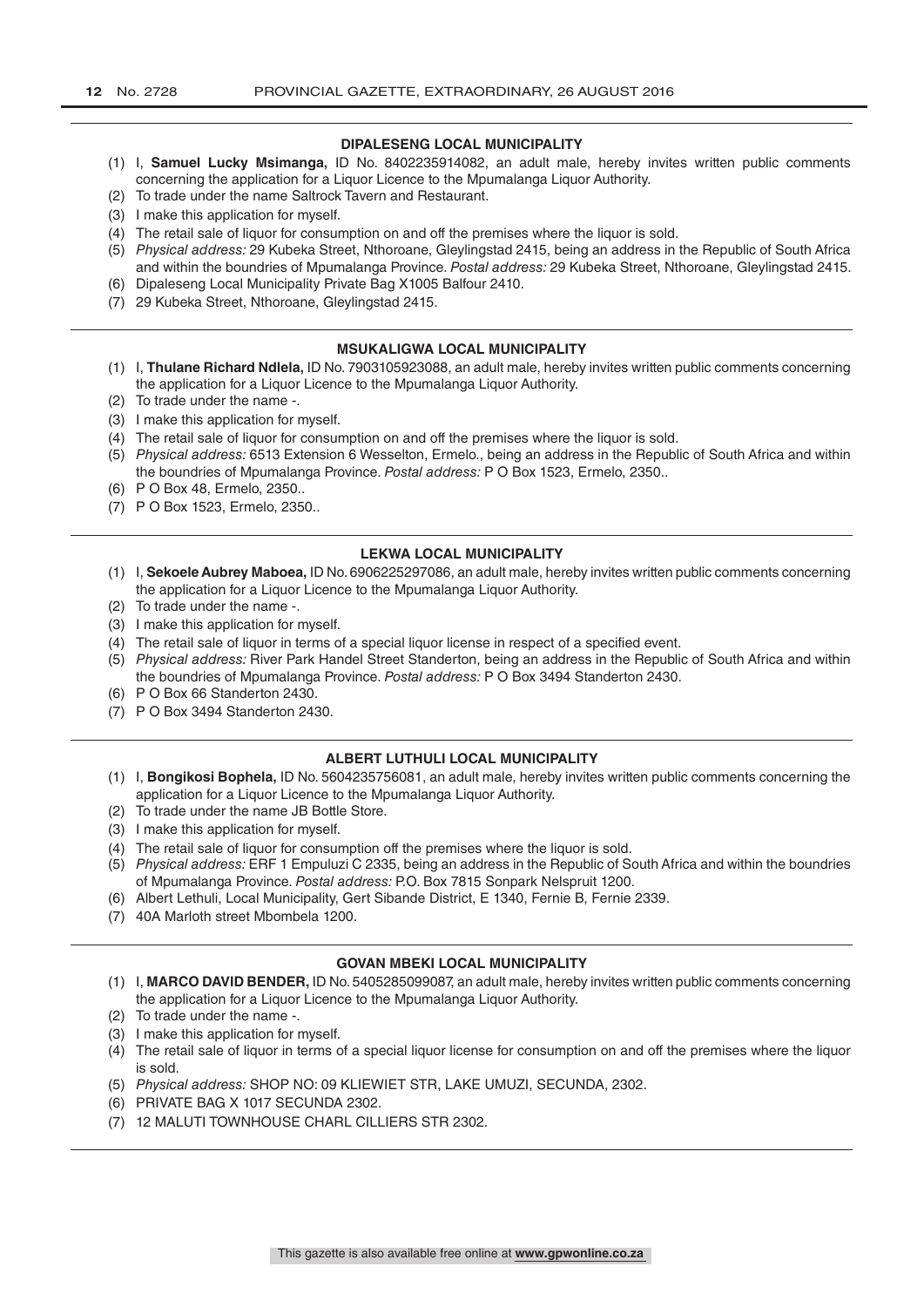### **ALBERT LUTHULI LOCAL MUNICIPALITY**

- (1) I, **Moses Zakhariya Gininda,** ID No. 780825 5607 086, an adult male, hereby invites written public comments concerning the application for a Liquor Licence to the Mpumalanga Liquor Authority.
- (2) To trade under the name Mamba Lendze Tavern.
- (3) I make this application for myself.
- (4) The retail sale of liquor for consumption on the premises where the liquor is sold.
- (5) *Physical address:* 540 JT Ebukhosini Village, Engelsdraai, Badplaas 1190, being an address in the Republic of South Africa and within the boundries of Mpumalanga Province. *Postal address:* P. O. Box 2009, Ermelo 2350.
- (6) P. O. Box 24, Carolina 1185.
- (7) P. O. Box 2009, Ermelo 2350.

# EHLANZENI

# **THABA CHWEU LOCAL MUNICIPALITY**

- (1) I, **Elmarie Ferreira,** ID No. 6801120029082, an adult female, hereby invites written public comments concerning the application for a Liquor Licence to the Mpumalanga Liquor Authority.
- (2) To trade under the name Lefe Blue Mountain Lodge Pty Ltd.
- (3) I make this application on behalf of the juristic person: Lefe Blue Mountain Lodge Pty Ltd. (Reg No. 2016/227133/07).
- (4) The retail sale of liquor for consumption on the premises where the liquor is sold.
- (5) *Physical address:* Remaining Extent of Portion 10, a portion of portion 2, Farm Langverwacht 181 JT, Thaba Chweu Municipality, Mpumalanga., being an address in the Republic of South Africa and within the boundries of Mpumalanga Province. *Postal address:* Care of P O Box 1369, Barberton, 1300..
- (6) P O Box 61, Mashishing, 1120..
- (7) Jaco van Rensburg Consultants, 45c Ehmke Street, Nelspruit..

# **BUSHBUCKRIDGE LOCAL MUNICIPALITY**

- (1) I, **JOSEPH MANUEL PULIKKAL COSMOSE,** ID No. 7004066526182, an adult male, hereby invites written public comments concerning the application for a Liquor Licence to the Mpumalanga Liquor Authority.
- (2) To trade under the name BONA GARDENS.
- (3) I make this application on behalf of the juristic person: KUNCHU TRADING. (Reg No. 2007/181164/23).
- (4) The retail sale of liquor for consumption on and off the premises where the liquor is sold.
- (5) *Physical address:* SHOP NO. 4, STAND 585, MAIN ROAD, MKHUHLU, 1246., being an address in the Republic of South Africa and within the boundries of Mpumalanga Province. *Postal address:* P.O BOX 899, MBOMBELA, 1200..
- (6) R40 GRASKOP ROAD, BUSHBUCKRIDGE, 1280..
- (7) C/O MATSANE ATTORNEYS INC,5TH FLOOR ABSA SQUARE OFFICE TOWERS, 20 PAUL KRUGER STREET, MBOMBELA. P.O BOX 899, MBOMBELA, 1200. TEL: 013 752 8147. FAX: 013 752 5127..

### **BUSHBUCKRIDGE LOCAL MUNICIPALITY**

- (1) I, **SINA MONARENG,** ID No. 540523 0364 085, an adult female, hereby invites written public comments concerning the application for a Liquor Licence to the Mpumalanga Liquor Authority.
- (2) To trade under the name PHAMBEKO BAR LOUNGE.
- (3) I make this application for myself.
- (4) The retail sale of liquor for consumption on the premises where the liquor is sold.
- (5) *Physical address:* Stand 458, JUSTICIA TRUST, being an address in the Republic of South Africa and within the boundries of Mpumalanga Province. *Postal address:* P O Box 3057, Justicia Trust 1289.
- (6) Main Road, Bushbuckridge, Private Bag 3057, Bushbuckridge 1280.
- (7) Mrs Sina Monareng c/o Eunanda Fourie Inc. P O Box 9114, Nelspruit 1200. 24 Russell Street, Nelspruit.

# **BUSHBUCKRIDGE LOCAL MUNICIPALITY**

- (1) I, **SINA MONARENG,** ID No. 540523 0364 085, an adult female, hereby invites written public comments concerning the application for a Liquor Licence to the Mpumalanga Liquor Authority.
- (2) To trade under the name MASHIRE BOTTLE STORE.
- (3) I make this application for myself.
- (4) The retail sale of liquor for consumption off the premises where the liquor is sold.
- (5) *Physical address:* Stand 458, JUSTICIA TRUST, being an address in the Republic of South Africa and within the boundries of Mpumalanga Province. *Postal address:* P O Box 3057, Justicia Trust 1289.
- (6) Main Road, Bushbuckridge, Private Bag 3057, Bushbuckridge 1280.
- (7) Mrs Sina Monareng c/o Eunanda Fourie Inc. P O Box 9114, Nelspruit 1200. 24 Russell Street, Nelspruit.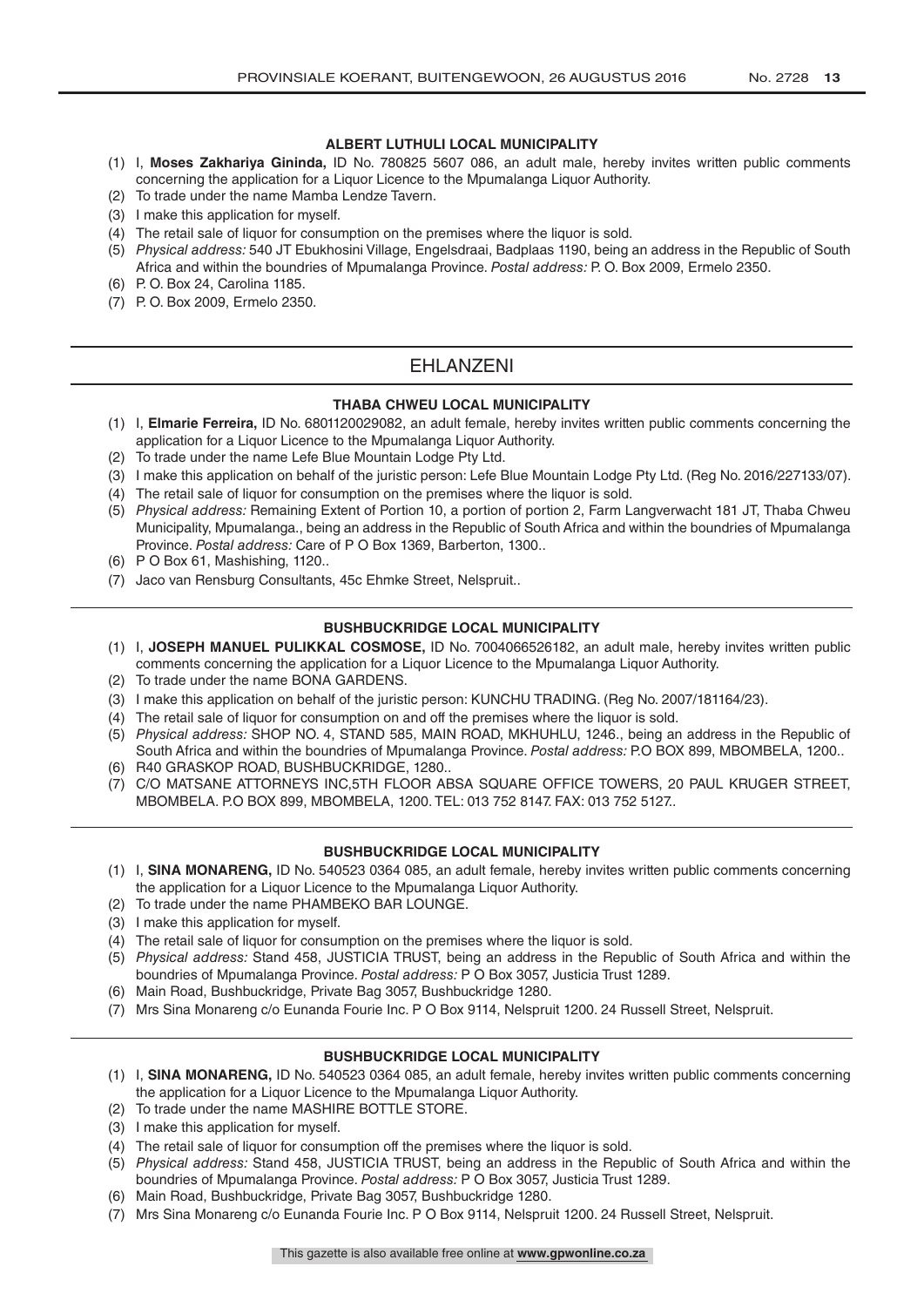#### **THABA CHWEU LOCAL MUNICIPALITY**

- (1) I, **CHRISTELLE DE WET,** ID No. 6203310026087, an adult female, hereby invites written public comments concerning the application for a Liquor Licence to the Mpumalanga Liquor Authority.
- (2) To trade under the name RALLZET CC TRADING AS LONGTOM SUPERSPAR.
- (3) I make this application on behalf of the juristic person: LONGTOM SUPERSPAR. (Reg No. 2008/182568/23).
- (4) The retail sale of liquor for consumption off the premises where the liquor is sold.
- (5) *Physical address:* SHOP NR. 2, SPAR CENTRE, C/O VOORTREKKER & VILJOEN STREET, LYDENBURG, being an address in the Republic of South Africa and within the boundries of Mpumalanga Province. *Postal address:* P.O. BOX 810, LYDENBURG, 1120.
- (6) CORNER CENTRAL & VILJOEN STREETS, MASHISHING.
- (7) C/O SWANEPOEL & PARTNERS, P O BOX 1300, MBOMBELA, 1200.

#### **UMJINDI LOCAL MUNICIPALITY**

- (1) I, **MARIA CHRISTINA COETZER,** ID No. 770311 0004 084, an adult female, hereby invites written public comments concerning the application for a Liquor Licence to the Mpumalanga Liquor Authority.
- (2) To trade under the name 18 ON SHEBA.
- (3) I make this application for myself.
- (4) The retail sale of liquor for consumption on the premises where the liquor is sold.
- (5) *Physical address:* 18 SHEBA ROAD, BARBERTON, being an address in the Republic of South Africa and within the boundries of Mpumalanga Province. *Postal address:* 18 SHEBA ROAD, BARBERTON 1300.
- (6) MUNICIPAL OFFICES, GENERAAL STREET, BARBERTON.
- (7) 11 PEACOCK STREET, BARBERTON 1300.

#### **BUSHBUCKRIDGE LOCAL MUNICIPALITY**

- (1) I, **TIBANE LILLY NORMALI,** ID No. 600506 0843 086, an adult female, hereby invites written public comments concerning the application for a Liquor Licence to the Mpumalanga Liquor Authority.
- (2) To trade under the name LILLY'S TAVERN.
- (3) I make this application for myself.
- (4) The retail sale of liquor for consumption on the premises where the liquor is sold.
- (5) *Physical address:* STAND NO 81, RELANE TRUST

BUSHBUCKRIDGE, being an address in the Republic of South Africa and within the boundries of Mpumalanga Province. *Postal address:* BOX 911

BUSHBUCKRIDGE, 1280.

(6) Bushbuckridge Local Municipality

Private Bag X9308, Bushbuckridge, 1280.

(7) BOX 911

BUSHBUCKRIDGE, 1280.

#### **BUSHBUCKRIDGE LOCAL MUNICIPALITY**

- (1) I, **Christiaan Oelofse,** ID No. 580807 5013 087, an adult male, hereby invites written public comments concerning the application for a Liquor Licence to the Mpumalanga Liquor Authority.
- (2) To trade under the name Shoprite LiquorShop (Thula Mall).
- (3) I make this application on behalf of the juristic person: Shoprite Checkers (Pty) Limited. (Reg No. 1929/001817/07).
- (4) The retail sale of liquor for consumption off the premises where the liquor is sold.
- (5) *Physical address:* Shop 9, Thula Mall, Portion 14 of Farm Edinburg 228 KU, Thulamahashe, Bushbuckridge., being an address in the Republic of South Africa and within the boundries of Mpumalanga Province. *Postal address:* C/o P O Box 2177, Alberton, 1450..
- (6) Opposite Mapulaneng DLTC, Bushbuckridge, 1280.
- (7) C/o P O Box 2177, Alberton, 1450 / chris@liqlaw.co.za.

### **THABA CHWEU LOCAL MUNICIPALITY**

- (1) I, **Chris Oelofse,** ID No. 5808075013087, an adult male, hereby invites written public comments concerning the application for a Liquor Licence to the Mpumalanga Liquor Authority.
- (2) To trade under the name African Leaves Guesthouse.
- (3) I make this application on behalf of the juristic person: Eagle Creek Investments 309 (Pty) Limited. (Reg No. 2005/003732/07).
- (4) The retail sale of liquor for consumption on the premises where the liquor is sold.

This gazette is also available free online at **www.gpwonline.co.za**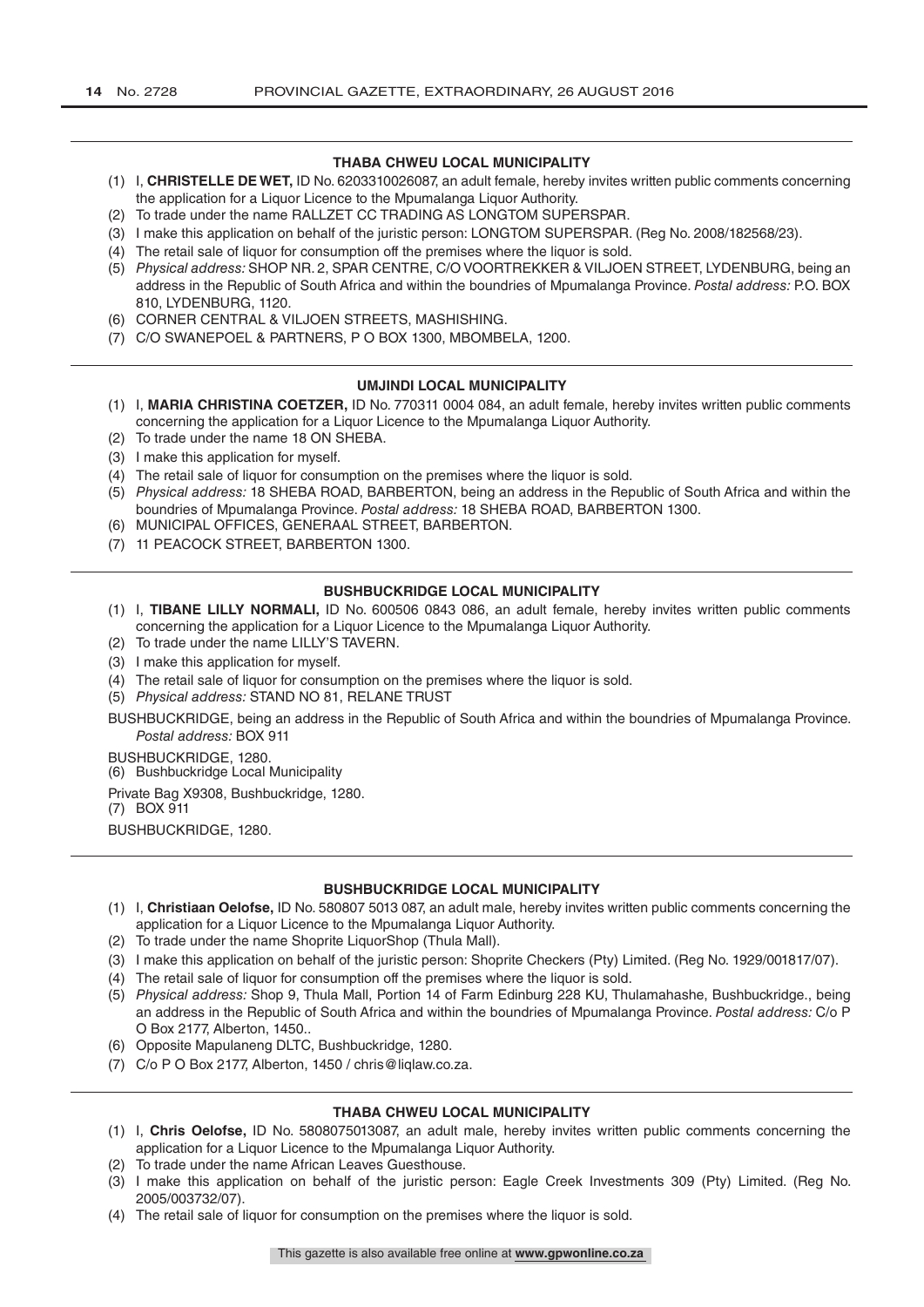- (5) *Physical address:* African Leaves Trout Farm, Portion 7 of Farm Zuikerboschoek 80, Dullstroom, Lydenburg., being an address in the Republic of South Africa and within the boundries of Mpumalanga Province. *Postal address:* C/o P O Box 2177, Alberton, 1450..
- (6) Corner Central and Viljoen Street, Lydenburg, 1120 (Fax (013) 235-1108).
- (7) C/o P O Box 2177, Alberton, 1450 / chris@liqlaw.co.za.

#### **BUSHBUCKRIDGE LOCAL MUNICIPALITY**

- (1) I, **NDHLOVU WISEMAN SBUSISO,** ID No. 7906275605088, an adult male, hereby invites written public comments concerning the application for a Liquor Licence to the Mpumalanga Liquor Authority.
- (2) To trade under the name BROTHERS INN.
- (3) I make this application for myself.
- (4) The retail sale of liquor in terms of a special liquor license for consumption on and off the premises where the liquor is sold.
- (5) *Physical address:* STAND NO. 01, WATERFAL FARM TRUST, BUSHBUCKRIDGE, 1280, being an address in the Republic of South Africa and within the boundries of Mpumalanga Province. *Postal address:* P.O BOX 977, HAZYVIEW, 1242.
- (6) R533 GRASKOP ROAD, PRIVATE BAG X9308, BUSHBUCKRIDGE, 1280.
- (7) P.O BOX 977 HAZYVIEW, 1242.

#### **BUSHBUCKRIDGE LOCAL MUNICIPALITY**

- (1) I, **NGOBENI HENDRY PATRIC,** ID No. 5410025629086, an adult male, hereby invites written public comments concerning the application for a Liquor Licence to the Mpumalanga Liquor Authority.
- (2) To trade under the name MAFLEKANE EATING HOUSE.
- (3) I make this application for myself.
- (4) The retail sale of liquor for consumption on and off the premises where the liquor is sold.
- (5) *Physical address:* STAND NO. 0001, ATHURSTONE TRUST, BUSHBUCKRIDGE, 1280, being an address in the Republic of South Africa and within the boundries of Mpumalanga Province. *Postal address:* PO BOX 484, BUSHBUCKRIDGE, 12820.
- (6) R533 GRASKOP ROAD, PRIVATE BAG X9308, BUSHBUCKRIDGE 1280.
- (7) PO BOX 484, BUSHBUCKRIDGE 1280.

#### **MBOMBELA LOCAL MUNICIPALITY**

- (1) I, **Emil Scheepers,** ID No. 5905015117083, an adult male, hereby invites written public comments concerning the application for a Liquor Licence to the Mpumalanga Liquor Authority.
- (2) To trade under the name Game Liquor (Ilanga Mall).
- (3) I make this application on behalf of the juristic person: Massdiscounters (Pty) Ltd. (Reg No. 1971/010815/07).
- (4) The retail sale of liquor for consumption off the premises where the liquor is sold.
- (5) *Physical address:* Shop LG04A, Ilanga Mall, Erven 2159 and 2160, Westacres X38 Township alongside the N4 highway, Nelspruit (Mbombela), being an address in the Republic of South Africa and within the boundries of Mpumalanga Province. *Postal address:* c/o Emil Scheepers Attorneys, PO Box 72478, Lynnwood Ridge 0040.
- (6) Civic Centre, 1 Nel Street, Mbombela 1200.
- (7) Emil Scheepers Attorneys, PO Box 72478, Lynnwood Ridge 0040

(within 30 days from Tuesday 30 August 2016).

### **UMJINDI LOCAL MUNICIPALITY**

- (1) I, **Jacolinah Mathebula,** ID No. 7612140336087, an adult female, hereby invites written public comments concerning the application for a Liquor Licence to the Mpumalanga Liquor Authority.
- (2) To trade under the name Jac's Tavern.
- (3) I make this application for myself.
- (4) The retail sale of liquor for consumption on the premises where the liquor is sold.
- (5) *Physical address:* Stand no. 43 Dixie Village Barberton, being an address in the Republic of South Africa and within the boundries of Mpumalanga Province. *Postal address:* P O Box 38 Barberton 1300.
- (6) P O Box 33 Barberton 1300.
- (7) P O Box 38 Barberton 1300.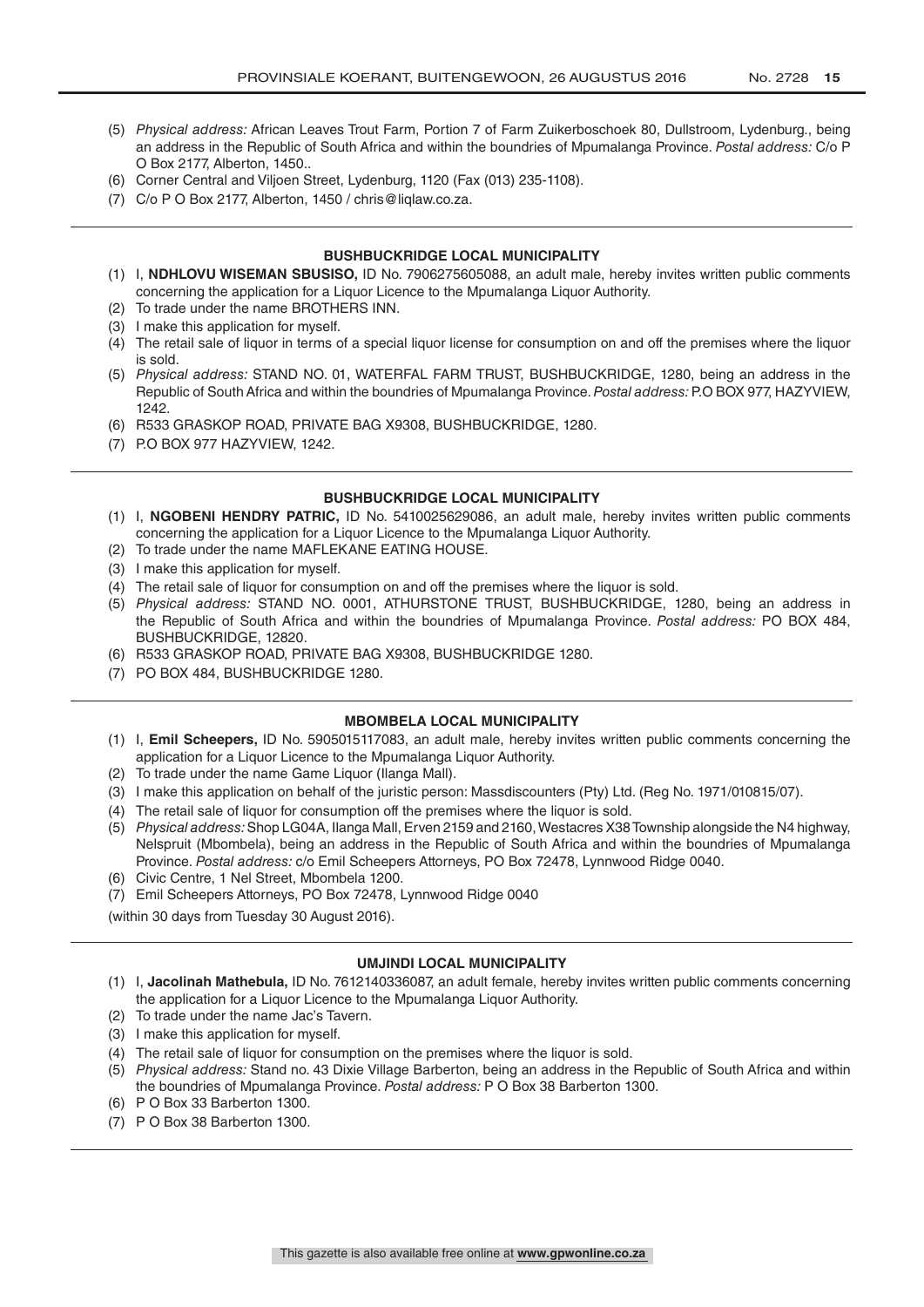#### **MBOMBELA LOCAL MUNICIPALITY**

- (1) I, **MUGABE THOMAS MADUNANA,** ID No. 8307095343084, an adult male, hereby invites written public comments concerning the application for a Liquor Licence to the Mpumalanga Liquor Authority.
- (2) To trade under the name EMHLANGENI LAPA AND TAVERN.
- (3) I make this application for myself.
- (4) The retail sale of liquor for consumption on the premises where the liquor is sold.
- (5) *Physical address:* STAND NUMBER 39 PORTION 89, CAIRN FARM 306JT, being an address in the Republic of South Africa and within the boundries of Mpumalanga Province. *Postal address:* PO BOX 3989, NELSPRUIT, 1200.
- (6) 1 NEL STREET, NELSPRUIT, 1200.
- (7) STAND NUMBER 39 PORTION 89, CAIRN FARM 306JT.

#### **MBOMBELA LOCAL MUNICIPALITY**

- (1) I, **Kampu Zacharia Njinju,** ID No. 7612175755185, an adult male, hereby invites written public comments concerning the application for a Liquor Licence to the Mpumalanga Liquor Authority.
- (2) To trade under the name Jamba lounge.
- (3) I make this application for myself.
- (4) The retail sale of liquor for consumption on the premises where the liquor is sold.
- (5) *Physical address:* Unit 1, 7 William Lynn Street White River 1240, being an address in the Republic of South Africa and within the boundries of Mpumalanga Province. *Postal address:* P.O. Box 7815 Nelspruit Sonpark 1206.
- (6) P.O. Box 45 Mbombela 1200.
- (7) P.O. Box 7815 Nelspruit Sonpark 1206.

# NKANGALA

#### **VICTOR KHANYE LOCAL MUNICIPALITY**

- (1) I, **Elias Abram Khumalo,** ID No. 640723 5357 085, an adult male, hereby invites written public comments concerning the application for a Liquor Licence to the Mpumalanga Liquor Authority.
- (2) To trade under the name K.K Bottle Store.
- (3) I make this application for myself.
- (4) The retail sale of liquor for consumption off the premises where the liquor is sold.
- (5) *Physical address:* Stand Number 820, Delpark Extension 2, Delmas, 2210., being an address in the Republic of South Africa and within the boundries of Mpumalanga Province. *Postal address:* P.O Box 2397, Delmas, 2210..
- (6) Cnr Samuel & Van Der Walt Streets, Delmas, 2210;

P. O Box 6, Delmas, 2210..

(7) Stand Number 820, Delpark Extension 2, Delmas, 2210..

#### **STEVE TSHWETE LOCAL MUNICIPALITY**

- (1) I, **Nadia Bongiwe Madalane,** ID No. 900725 0410 087, an adult female, hereby invites written public comments concerning the application for a Liquor Licence to the Mpumalanga Liquor Authority.
- (2) To trade under the name Las Vegas Liquor Store.
- (3) I make this application for myself.
- (4) The retail sale of liquor for consumption off the premises where the liquor is sold.
- (5) *Physical address:* Constantia Centre, C/ O Cowen Ntuli & Klip Street, Middelburg, 1050., being an address in the Republic of South Africa and within the boundries of Mpumalanga Province. *Postal address:* Constantia Centre, C/ O Cowen Ntuli & Klip Street, Middelburg, 1050..
- (6) Cnr Walter Sisulu Street & Wanderers Avenue, Middelburg, 1050. P. O Box 14, Middelburg, 1050..
- (7) Constantia Centre, C/ O Cowen Ntuli & Klip Street, Middelburg, 1050..

#### **EMALAHLENI LOCAL MUNICIPALITY**

- (1) I, **JUAN JOSE CARVALHO,** ID No. 7610035308088, an adult male, hereby invites written public comments concerning the application for a Liquor Licence to the Mpumalanga Liquor Authority.
- (2) To trade under the name MANHATTAN ACTION BAR.
- (3) I make this application for myself.
- (4) The retail sale of liquor for consumption on the premises where the liquor is sold.
- (5) *Physical address:* ERF NO. 9, FERROBANK CENTRE, SHOP NO. 3 & 4, NOBLE ROAD, FERROBANK, EMALAHLENI (WITBANK), 1035, being an address in the Republic of South Africa and within the boundries of Mpumalanga Province. *Postal address:* P. O. BOX 3466, DALVIEW, 1544..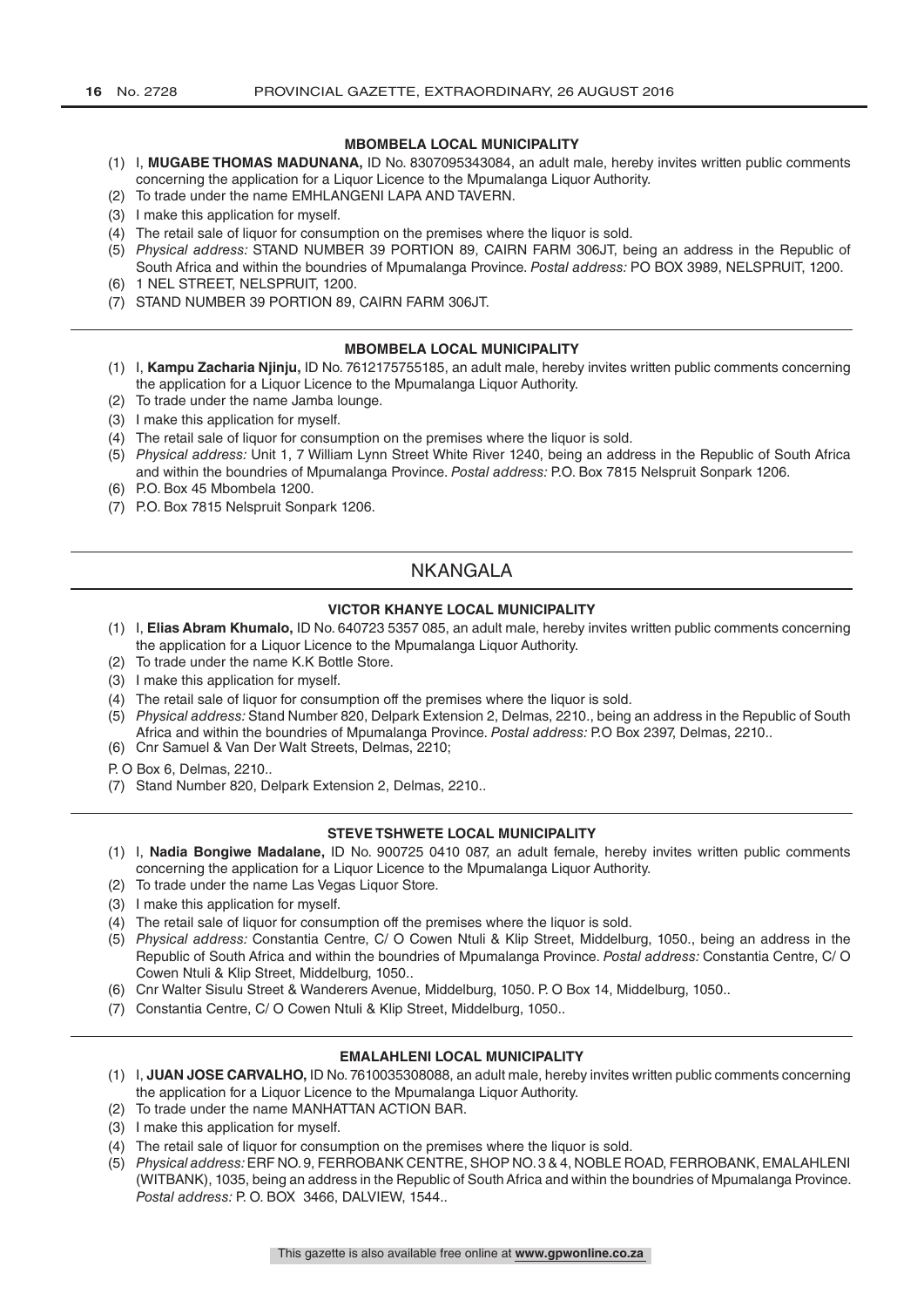- (6) EMALAHLENI LOCAL MUNICIPALITY, CIVIC CENTRE, CNR MANDELA & ARRAS STREETS, EMALAHLENI (WITBANK), 1035.
- (7) 27 WITSTINKHOUT STREET, SONNEVELD ESTATE ESTATE, BRAKPAN, 1541..

#### **VICTOR KHANYE LOCAL MUNICIPALITY**

- (1) I, **Elias Abram Khumalo,** ID No. 640723 5357 085, an adult male, hereby invites written public comments concerning the application for a Liquor Licence to the Mpumalanga Liquor Authority.
- (2) To trade under the name Manhattan's Tavern.
- (3) I make this application for myself.
- (4) The retail sale of liquor in terms of a special liquor license for consumption on and off the premises where the liquor is sold.
- (5) *Physical address:* Stand Number 820, Delpark Extension 2, Delmas, 2210., being an address in the Republic of South Africa and within the boundries of Mpumalanga Province. *Postal address:* P.O Box 2397, Delmas, 2210..
- (6) Cnr Samuel & Van Der Walt Streets, Delmas, 2210.; P. O Box 6, Delmas, 2210..
- (7) Stand Number 820, Delpark Extension 2, Delmas, 2210..

#### **EMALAHLENI LOCAL MUNICIPALITY**

- (1) I, **Karen Bester,** ID No. 770627 0050 086, an adult female, hereby invites written public comments concerning the application for a Liquor Licence to the Mpumalanga Liquor Authority.
- (2) To trade under the name Tops@Spar (Saveways).
- (3) I make this application on behalf of the juristic person: Chrishangeo CC. (Reg No. 2008/144222/23).
- (4) The retail sale of liquor for consumption off the premises where the liquor is sold.
- (5) *Physical address:* Shop 07, Saveway Crescent Shopping Centre, Cnr OR Tambo & Mandela Drive, Being Erf 1124, Die Heuwel, Witbank Extention 10, being an address in the Republic of South Africa and within the boundries of Mpumalanga Province. *Postal address:* C/o P O Box 2177, Alberton, 1450.
- (6) 29 Mandela Street, (P O Box 3), eMalahleni, 1035.
- (7) C/o P O Box 2177, Alberton, 1450 / karen@liqlaw.co.za.

### **STEVE TSHWETE LOCAL MUNICIPALITY**

- (1) I, **Maureen Motau,** ID No. 6508020465080, an adult female, hereby invites written public comments concerning the application for a Liquor Licence to the Mpumalanga Liquor Authority.
- (2) To trade under the name Lefty Tavern.
- (3) I make this application for myself.
- (4) The retail sale of liquor for consumption on the premises where the liquor is sold.
- (5) *Physical address:* Stand 129, Xulu Street, Mhluzi, Middelburg, Mpumalanga, being an address in the Republic of South Africa and within the boundries of Mpumalanga Province. *Postal address:* Stand 129, Xulu Street, Mhluzi, Middelburg, Mpumalanga.
- (6) Steve Tshwete Local Municipality, P O Box 14, Middelburg, 1050.
- (7) Riaan Jacobs Attorney 34 OR Tambo Street P O Box 3991 Middelburg.

#### **EMALAHLENI LOCAL MUNICIPALITY**

- (1) I, **Karen Bester,** ID No. 770627 0050 086, an adult female, hereby invites written public comments concerning the application for a Liquor Licence to the Mpumalanga Liquor Authority.
- (2) To trade under the name Spar (Diedericks Street).
- (3) I make this application on behalf of the juristic person: The Spar Group Limited. (Reg No. 1967/001572/06).
- (4) The retail sale of liquor for consumption off the premises where the liquor is sold.
- (5) *Physical address:* Shop 1, Witbank Mall, Corner Diedericks Street and Nelson Mandela Drive, Being Erven 2491 2496, Consolidated Erf 3683, Witbank, being an address in the Republic of South Africa and within the boundries of Mpumalanga Province. *Postal address:* C/o P O Box 2177, Alberton, 1450.
- (6) 29 Mandela Street, (P O Box 3), eMalahleni, 1035.
- (7) C/o P O Box 2177, Alberton, 1450 / karen@liqlaw.co.za.

### **EMALAHLENI LOCAL MUNICIPALITY**

- (1) I, **Lawrence Jeffrey Mashaba,** ID No. 591104 5468 082, an adult male, hereby invites written public comments concerning the application for a Liquor Licence to the Mpumalanga Liquor Authority.
- (2) To trade under the name The Movers Chillie Pub.
- (3) I make this application for myself.
- (4) The retail sale of liquor for consumption on the premises where the liquor is sold.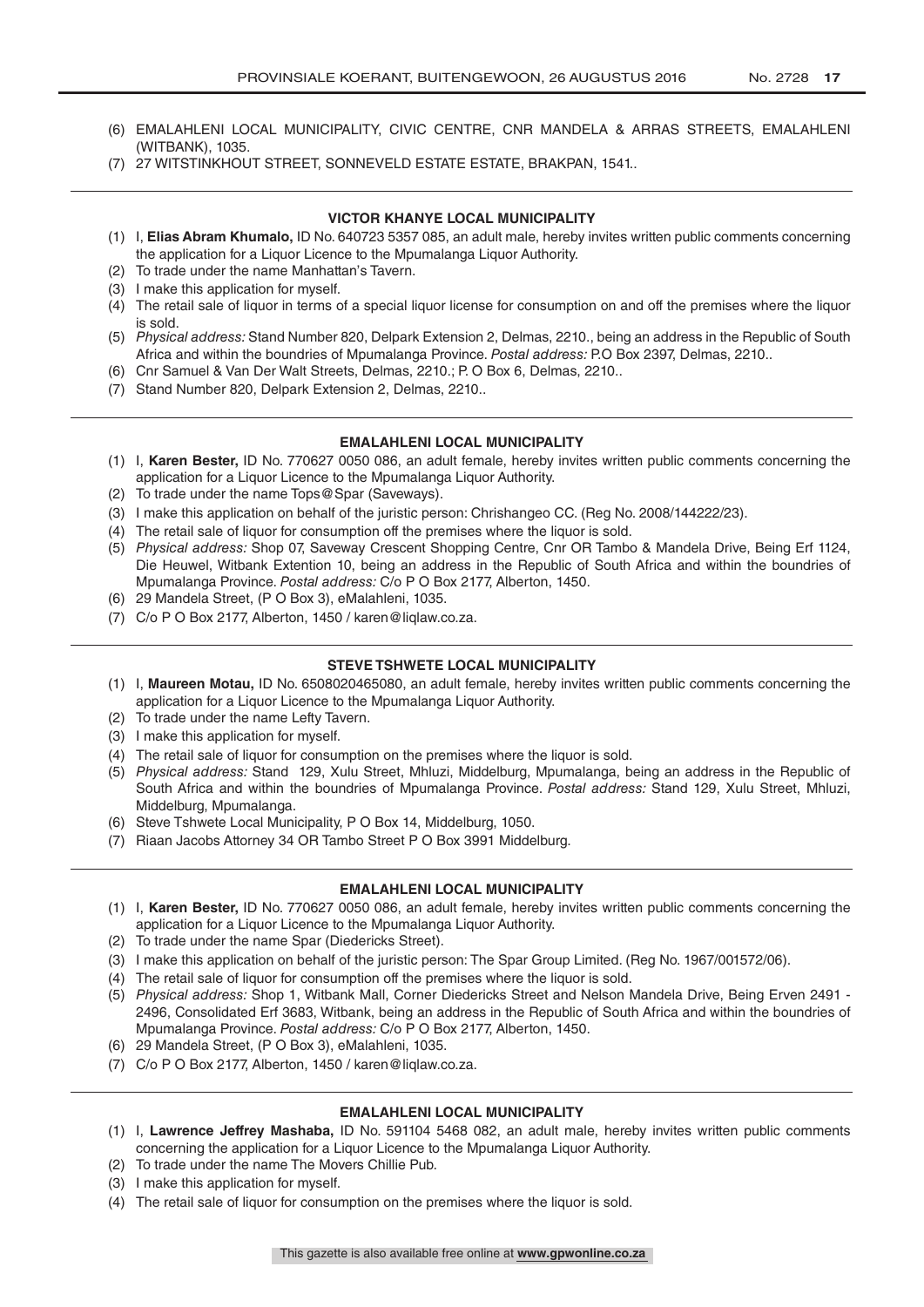- (5) *Physical address:* No 5 Watersonsingel, Schoongezicht, Emalahleni, Mpumalanga, 1034., being an address in the Republic of South Africa and within the boundries of Mpumalanga Province. *Postal address:* No 5 Watersonsingel, Schoongezicht, Emalahleni, Mpumalanga, 1034..
- (6) 29 Masndela Street, Emalahleni, 1034.
- (7) c/o Marius Blom Incorporated, 409B Lea Street, Waterkloof Glen, Pretoria, 0181.

#### **EMALAHLENI LOCAL MUNICIPALITY**

- (1) I, **Kalpesh Thakordas Dajee,** ID No. 750831 5083 084, an adult male, hereby invites written public comments concerning the application for a Liquor Licence to the Mpumalanga Liquor Authority.
- (2) To trade under the name Eastdene Liquors.
- (3) I make this application on behalf of the juristic person: Diamond Lounge CC. (Reg No. 2010/169870/23).
- (4) The retail sale of liquor for consumption off the premises where the liquor is sold.
- (5) *Physical address:* No. 3 Van Der Byl Street, Meyerbank, Witbank, situated on Portion 2 of Erf 953, Witbank Extension 6., being an address in the Republic of South Africa and within the boundries of Mpumalanga Province. *Postal address:*  P.O. Box 4152, Middelburg, 1050..
- (6) Civic Centre, Mandela Street, Emalahleni (Witbank), 1035.
- (7) P.O. Box 11230, Queenswood, 0121 or Paula@dynamicliq.co.za.

#### **STEVE TSHWETE LOCAL MUNICIPALITY**

- (1) I, **Winnie Karabelo Sete,** ID No. 8602081095080, an adult female, hereby invites written public comments concerning the application for a Liquor Licence to the Mpumalanga Liquor Authority.
- (2) To trade under the name Winnie 2 Tavern.
- (3) I make this application for myself.
- (4) The retail sale of liquor for consumption on the premises where the liquor is sold.
- (5) *Physical address:* Stand 1027, Phase 2, Farn Doornkop Informal Settlement, District Middelburg, Middelburg, Mpumalanga, being an address in the Republic of South Africa and within the boundries of Mpumalanga Province. *Postal address:* P O Box 199, Mhluzi, Middelburg, Mpumalanga, 1050.
- (6) Steve Tshwete Local Municipality, P O Box 14, Middelburg, 1050.
- (7) Riaan Jacobs Attorney, 34 OR Tambo Street, P O Box 3991, Middelburg, 1050.

# **EMAKHAZENI LOCAL MUNICIPALITY**

- (1) I, **Thabiso Clerence Mbuyane,** ID No. 9408125942082, an adult male, hereby invites written public comments concerning the application for a Liquor Licence to the Mpumalanga Liquor Authority.
- (2) To trade under the name Phomalang Place.
- (3) I make this application for myself.
- (4) The retail sale of liquor for consumption on the premises where the liquor is sold.
- (5) *Physical address:* Stand No 1502 Emthonjeni, being an address in the Republic of South Africa and within the boundries of Mpumalanga Province. *Postal address:* P O Box 449 Machadodorp 1170.
- (6) P O Box 17 Belfast 1100.
- (7) P O B OX 449 Machadodorp 1170.

#### **EMALAHLENI LOCAL MUNICIPALITY**

- (1) I, **FLORANCE BADANICE HLENGETHWA,** ID No. 6911170288080, an adult female, hereby invites written public comments concerning the application for a Liquor Licence to the Mpumalanga Liquor Authority.
- (2) To trade under the name INTANDO YESIZWE TRADING.
- (3) I make this application for myself.
- (4) The retail sale of liquor in terms of a special liquor license in respect of a specified event.
- (5) *Physical address:* WITBANK DAM, EMALAHLENI, being an address in the Republic of South Africa and within the boundries of Mpumalanga Province. *Postal address:* OFFICE 116D SMOKE MOUNTAIN, ROUTE N4 EMALAHLENI.
- (6) CNR MANDELA ABD ARRAS STR, CIVIC CENTRE EMALAHLENI 1035.
- (7) OFFICE 116D SMOKEY MOUNTAIN, ROUTE N4 BUSINESS PARK EMALAHLENI.

#### **EMAKHAZENI LOCAL MUNICIPALITY**

- (1) I, **BENEDICT VUSUMUZI SIBIYA,** ID No. 6209125307083, an adult male, hereby invites written public comments concerning the application for a Liquor Licence to the Mpumalanga Liquor Authority.
- (2) To trade under the name ALAMENTA.
- (3) I make this application on behalf of the juristic person: ALAMENTA TRADING ENTERPRISE.
- (4) The retail sale of liquor in terms of a special liquor license for consumption on and off the premises where the liquor is sold.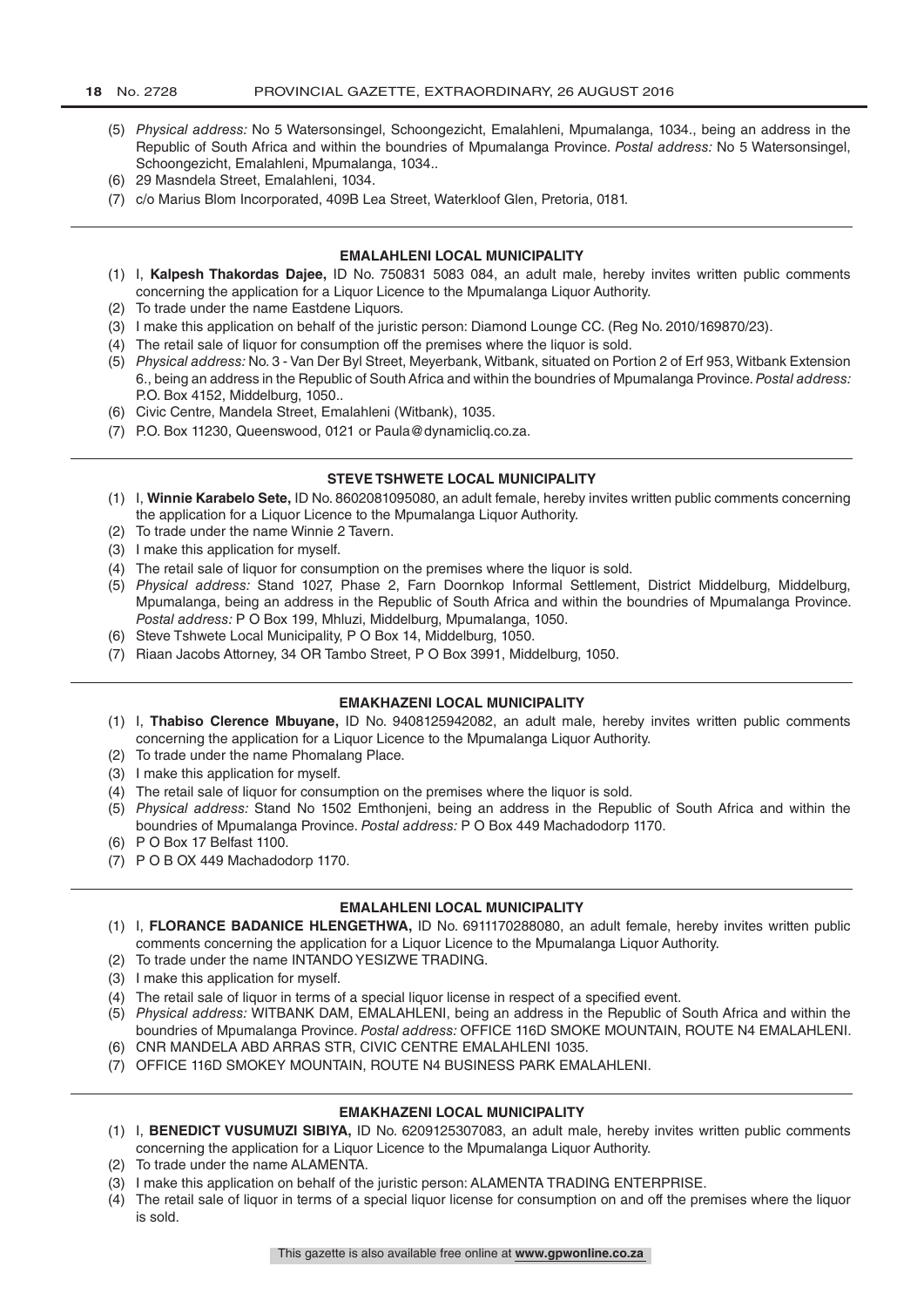- (5) *Physical address:* STAND NUMBER 736 SHONALANGA STREET SIYATHUTHUKA 1102, being an address in the Republic of South Africa and within the boundries of Mpumalanga Province. *Postal address:* PO BOX 627 BELFAST 1100.
- (6) P O BOX 17 BELFAST 1100.
- (7) STAND NUMBER 1007 ZAKHENI STREET SIYATHUTHUKA 1102.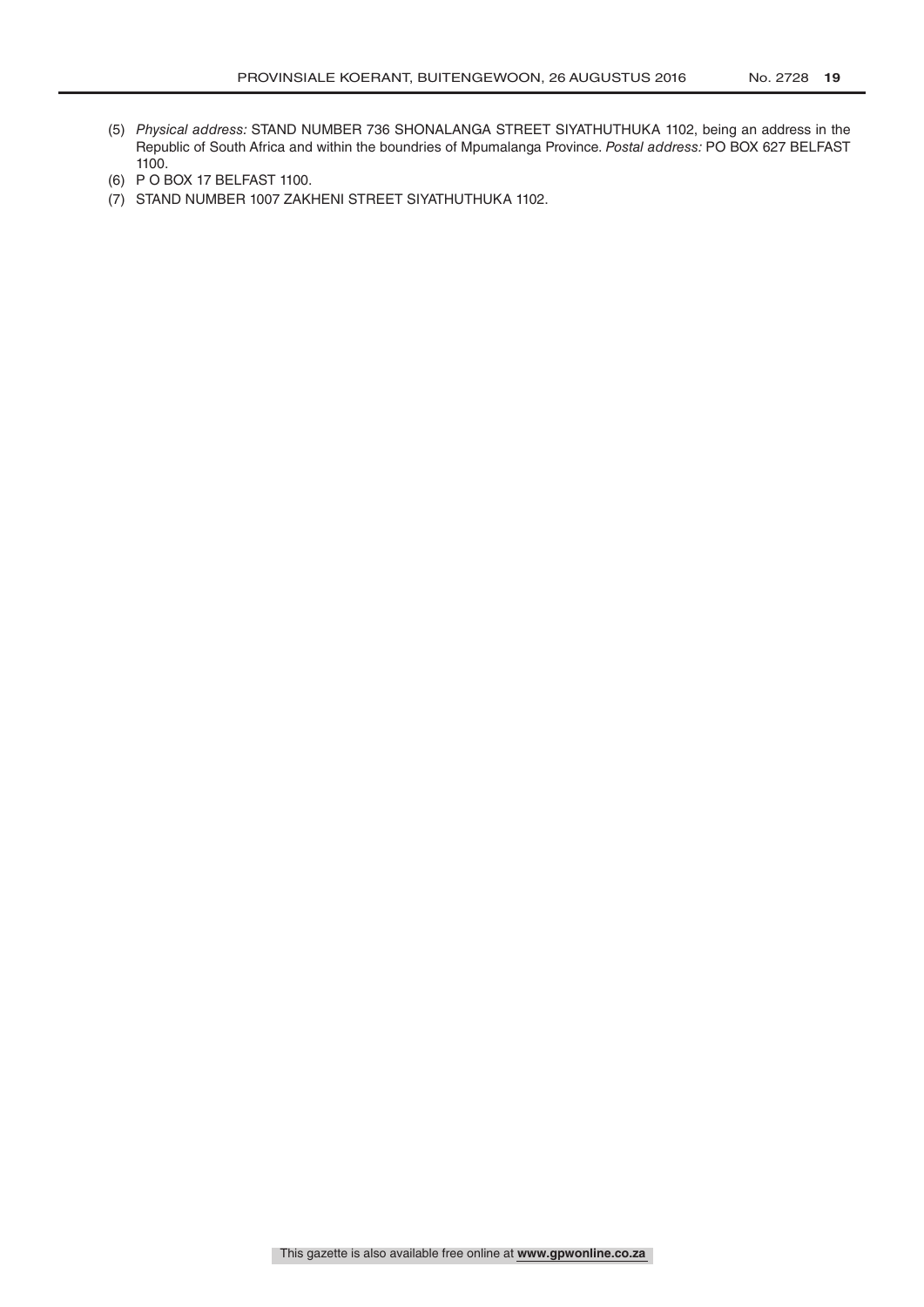#### **Form 10**

# General Notice

# **NOTICE 119 OF 2016**

#### **MPUMALANGA LIQUOR LICENSING ACT, 2006 (Act No. 5 of 2006)**

#### **Notice of applications for transfer of liquor licences in terms of section 43**

Notice is hereby given that the applicants specified in the Schedule hereto have given notice of their intention to lodge applications for the transfer of existing liquor licences to the Secretary, Regional Liquor Licensing Offices in respect of premises situated in the local committee area indicated in the Schedule.

Comments should be made in writing and be addressed to the municipality concerned and a copy to the applicant, to reach the said addresses within thirty (30) days of this publication.

Invitation for public comments in respect of a Liquor Licence in terms of section 43 of the Mpumalanga Liquor Licensing Act, 2006.

#### **SCHEDULE**

The undermentioned figures used in brackets in the Schedule, have the following meanings:

- (1) = Full name of applicant, ID Number of Applicant.
- (2) = Existing liquor licence number to be transfered.
- $(3)$  = Intended trading name.
- (4) = Notice given on behalf of: self *or* other juristic person/s.
- $(5)$  = Type of licence applied for.
- $(6)$  = Full address and location of the premises
- $(7)$  = Municipality address where comments must be submitted
- $(8)$  = Applicant address where comments must be submitted

# EHLANZENI

#### **BUSHBUCKRIDGE LOCAL MUNICIPALITY**

- (1) I, **Johan Bezuidenhout,** ID No. 6505095096089, an adult male, hereby invites written public comments concerning the application for transfer of an existing Liquor Licence to the Mpumalanga Liquor Authority.
- (2) Liquor Licence Number DTI009342.
- (3) Trading under the name Mala Mala Main Camp.
- (4) I make this application on behalf of the juristic person: MalaMala Game Reserve (Pty) Ltd. (Reg No. 1993/006087/07).
- (5) The retail sale of liquor for consumption off the premises where the liquor is sold.
- (6) *Physical address:* Farm Mala Mala 359, Pilgrim's Rest, 1290, being an address in the Republic of South Africa and within the boundries of Mpumalanga Province. *Postal address:* P O MalaMala, Mpumalanga, South Africa, 1353.
- (7) R533 Graskop Rd, Opposite Mpumalanga Driving Licensing Testing Center, Bushbuckridge, 1280.
- (8) P O MalaMala, Mpumalanga, 1353.

#### **BUSHBUCKRIDGE LOCAL MUNICIPALITY**

- (1) I, **Johan Bezuidenhout,** ID No. 6505095096089, an adult male, hereby invites written public comments concerning the application for transfer of an existing Liquor Licence to the Mpumalanga Liquor Authority.
- (2) Liquor Licence Number MPU024706.
- (3) Trading under the name Rattray's on MalaMala.
- (4) I make this application on behalf of the juristic person: MalaMala Game Reserve (Pty) Ltd. (Reg No. 1993/006087/07).
- (5) The retail sale of liquor for consumption off the premises where the liquor is sold.
- (6) *Physical address:* Remainder of Flockfield 361KU, Mala Mala, 1353, being an address in the Republic of South Africa and within the boundries of Mpumalanga Province. *Postal address:* P O MalaMala, Mpumalanga, South Africa, 1353.
- (7) R533 Graskop Rd, Opposite Mpumalanga Driving Licensing Testing Center, Bushbuckridge, 1280.
- (8) P O MalaMala, Mpumalanga, 1353.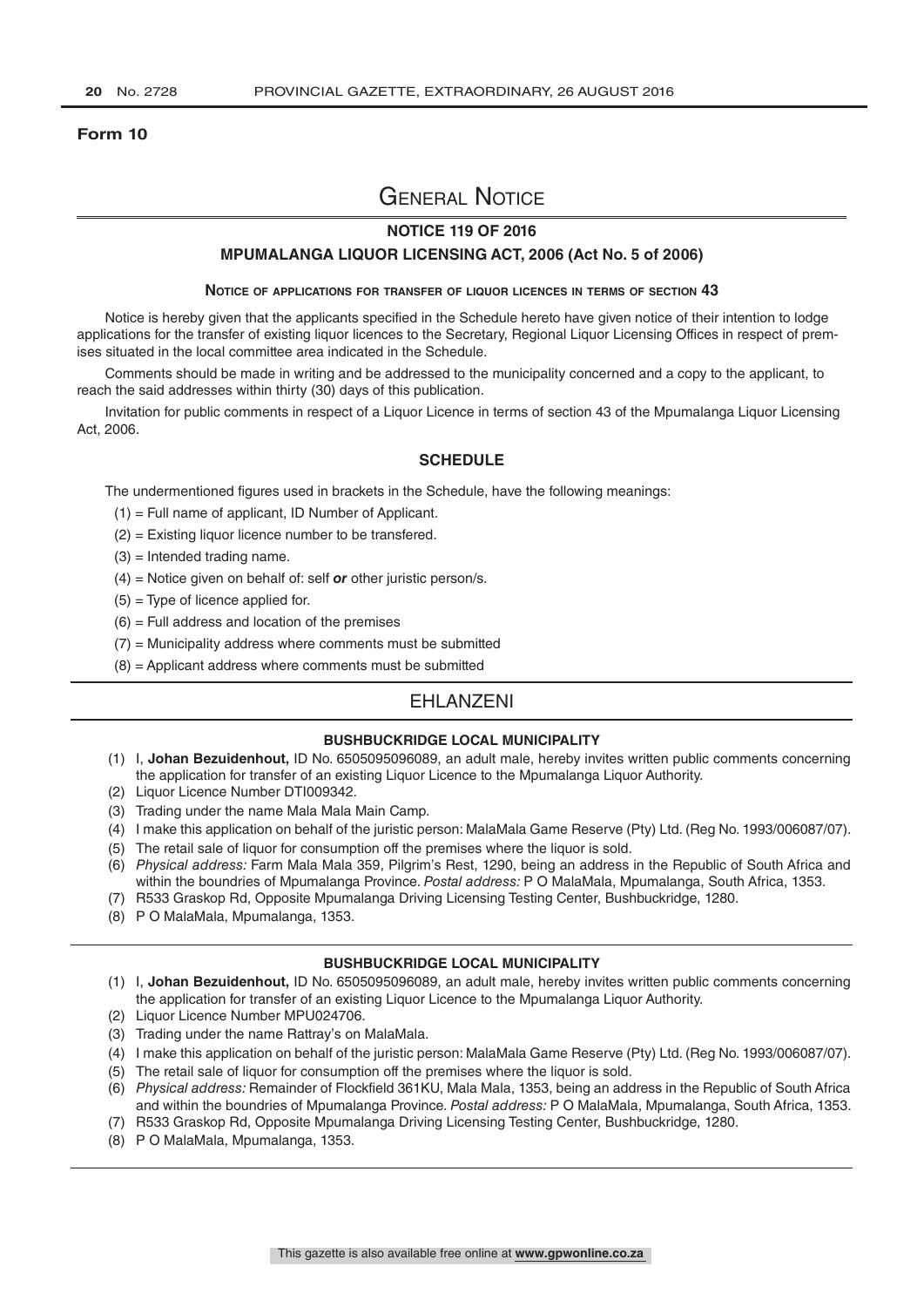#### **BUSHBUCKRIDGE LOCAL MUNICIPALITY**

- (1) I, **MABUNDA HLOHLWENI WILSON,** ID No. 4808315579088, an adult male, hereby invites written public comments concerning the application for transfer of an existing Liquor Licence to the Mpumalanga Liquor Authority.
- (2) Liquor Licence Number MPU/ 029376.
- (3) Trading under the name HIGHWAY EATING HOUSE.
- (4) I make this application for myself.
- (5) The retail sale of liquor in terms of a special liquor license for consumption on and off the premises where the liquor is sold.
- (6) *Physical address:* STAND NO. 557, NEW FOREST TRUST, THULAMAHASHE, 1365, being an address in the Republic of South Africa and within the boundries of Mpumalanga Province. *Postal address:* PO BOX 343, WHITE RIVER 1240.
- (7) R533 GRASKOP ROAD, PRIVATE BAG X9308, BUSHBUCKRIDGE 1280.
- (8) PO BOX 343, WHITE RIVER 1240.

#### **BUSHBUCKRIDGE LOCAL MUNICIPALITY**

- (1) I, **MABUNDA HLOHLWENI WILSON,** ID No. 4808315579088, an adult male, hereby invites written public comments concerning the application for transfer of an existing Liquor Licence to the Mpumalanga Liquor Authority.
- (2) Liquor Licence Number MPU/ 029376.
- (3) Trading under the name HIGHWAY EATING HOUSE.
- (4) I make this application for myself.
- (5) The retail sale of liquor in terms of a special liquor license for consumption on and off the premises where the liquor is sold.
- (6) *Physical address:* STAND NO. 557, NEW FOREST TRUST, THULAMAHASHE, 1365, being an address in the Republic of South Africa and within the boundries of Mpumalanga Province. *Postal address:* PO BOX 343, WHITE RIVER 1240.
- (7) R533 GRASKOP ROAD, PRIVATE BAG X9308, BUSHBUCKRIDGE 1280.
- (8) PO BOX 343, WHITE RIVER 1240.

### **BUSHBUCKRIDGE LOCAL MUNICIPALITY**

- (1) I, **SAMBO BUSISIWE REGINAH,** ID No. 7310290308085, an adult female, hereby invites written public comments concerning the application for transfer of an existing Liquor Licence to the Mpumalanga Liquor Authority.
- (2) Liquor Licence Number NTV/ 025201.
- (3) Trading under the name LAKEVIEW EATING HOUSE.
- (4) I make this application for myself.
- (5) The retail sale of liquor in terms of a special liquor license for consumption on and off the premises where the liquor is sold.
- (6) *Physical address:* STAND NO. 241, ATHURSTONE TRUST, DWARSLOOP, 1285, being an address in the Republic of South Africa and within the boundries of Mpumalanga Province. *Postal address:* PO BOX 1678, MAFEMANE, 1285.
- (7) R533 GRASKOP ROAD, PRIVATE BAG X9308, BUSHBUCKRIDGE 1280.
- (8) PO BOX 1678, MAFEMANE, 1285.

#### **MBOMBELA LOCAL MUNICIPALITY**

- (1) I, **DEBBRA TINA MURDOCH,** ID No. 6601150065182, an adult female, hereby invites written public comments concerning the application for transfer of an existing Liquor Licence to the Mpumalanga Liquor Authority.
- (2) Liquor Licence Number MPU025450.
- (3) Trading under the name ANYAPIX PTY LTD t\a FEZ RESTAURANT.
- (4) I make this application on behalf of the juristic person: MADDOG DDM PTY LTD. (Reg No. 2015/132634/07).
- (5) The retail sale of liquor for consumption on the premises where the liquor is sold.
- (6) *Physical address:* SHOP NUMBER 7, KINGDOM OF AFRICA CENTRE, WHITERIVER, 1240, being an address in the Republic of South Africa and within the boundries of Mpumalanga Province. *Postal address:* PO BOX 286, WHITERIVER, 1240.
- (7) 1 NEL STREET, NELSPRUIT, 1200.
- (8) SHOP NUMBER 7, KINGDOM OF AFRICA CENTRE, WHITERIVER, 1240.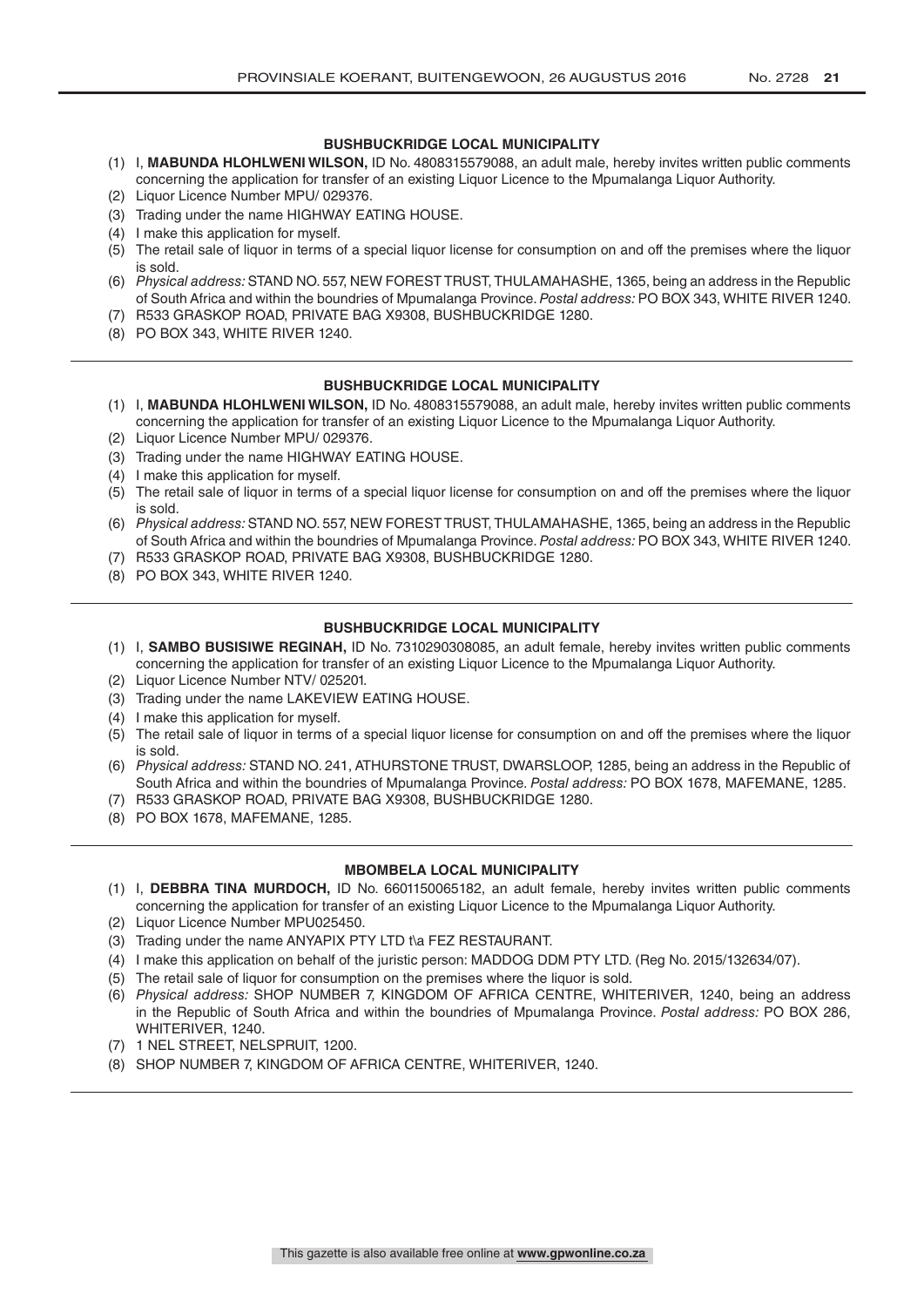# GERT SIBANDE

#### **GOVAN MBEKI LOCAL MUNICIPALITY**

- (1) I, **HUMAN Hugo,** ID No. 5808085156082, an adult male, hereby invites written public comments concerning the application for transfer of an existing Liquor Licence to the Mpumalanga Liquor Authority.
- (2) Liquor Licence Number MPU/028577.
- (3) Trading under the name The Restaurant Goril KA to trade as Delinques Restaurant and Sportsbar.
- (4) I make this application on behalf of the juristic person: Delinques (Pty)Ltd. (Reg No. 2016/310210/07).
- (5) The retail sale of liquor for consumption on the premises where the liquor is sold.
- (6) *Physical address:* 70 Chris Hani Street, Bethal, 2310, being an address in the Republic of South Africa and within the boundries of Mpumalanga Province. *Postal address:* C/O PO Box 1618, Groblersdal, 0470.
- (7) Central Business District, Horwood Street, Secunda, Att Ms. Noluthandu Mthembu, Office 217.
- (8) 5 Kruger Street Groblersdal 0470.

#### **ALBERT LUTHULI LOCAL MUNICIPALITY**

- (1) I, **HUMAN Hugo,** ID No. 5808085156082, an adult male, hereby invites written public comments concerning the application for transfer of an existing Liquor Licence to the Mpumalanga Liquor Authority.
- (2) Liquor Licence Number MPU/027650.
- (3) Trading under the name Komati Gorge Lodge.
- (4) I make this application on behalf of the juristic person: Komati Gorge Lodge (PTY) LTD. (Reg No. 2015/085816/07).
- (5) The retail sale of liquor for consumption on the premises where the liquor is sold.
- (6) *Physical address:* Farm Waterfall, JT 424, Carolina 1185, being an address in the Republic of South Africa and within the boundries of Mpumalanga Province. *Postal address:* C/O PO Box 1618, Groblersdal, 0470.
- (7) 28 Church Street, Carolina 1185.
- (8) 5 Kruger Street Groblersdal 0470.

# NKANGALA

#### **EMALAHLENI LOCAL MUNICIPALITY**

- (1) I, **Karen Bester,** ID No. 7706270050086, an adult female, hereby invites written public comments concerning the application for transfer of an existing Liquor Licence to the Mpumalanga Liquor Authority.
- (2) Liquor Licence Number MLA/000181.
- (3) Trading under the name Tops at Diederichs Street.
- (4) I make this application on behalf of the juristic person: The Spar Group Limited. (Reg No. 1967/001572/06).
- (5) The retail sale of liquor for consumption off the premises where the liquor is sold.
- (6) *Physical address:* Shop No.2 Witbank Mall, 14 Diederichs Street, Being Erf 2491 to 2498, Consolidated Erf 3683, Witbank, being an address in the Republic of South Africa and within the boundries of Mpumalanga Province. *Postal address:* C/o PO Box 2177, Alberton, 1450.
- (7) Civic Centre, Corner Mandela & Arras Street, eMalahleni, 1035 (P O Box 3), eMalahleni, 1035.
- (8) P O Box 2177, Alberton, 1450.

#### **EMALAHLENI LOCAL MUNICIPALITY**

- (1) I, **Karen Bester,** ID No. 7706270050086, an adult female, hereby invites written public comments concerning the application for transfer of an existing Liquor Licence to the Mpumalanga Liquor Authority.
- (2) Liquor Licence Number MLA0133/15.
- (3) Trading under the name Eadie Street Tops.
- (4) I make this application on behalf of the juristic person: The Spar Group Limited. (Reg No. 1967/001572/06).
- (5) The retail sale of liquor for consumption off the premises where the liquor is sold.
- (6) *Physical address:* 101 Eadie Street (Walter Sisulu Drive, Being Erf 5178, Witbank Ext.42, being an address in the Republic of South Africa and within the boundries of Mpumalanga Province. *Postal address:* C/o PO Box 2177, Alberton, 1450.
- (7) Civic Centre, Corner Mandela & Arras Street, eMalahleni, 1035 (P O Box 3), eMalahleni, 1035.
- (8) P O Box 2177, Alberton, 1450.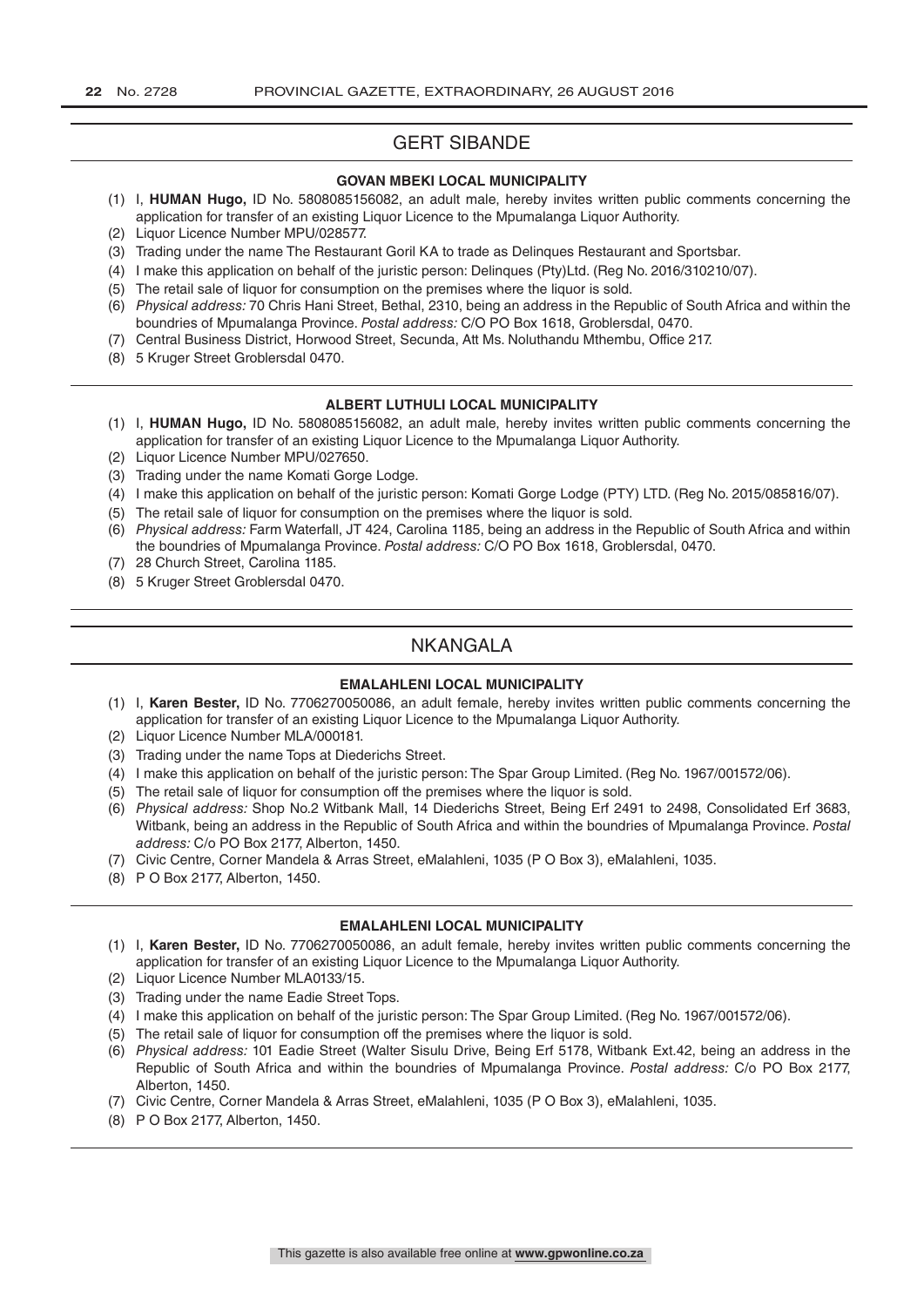### **DR JS MOROKA LOCAL MUNICIPALITY**

- (1) I, **MMAKO France Sydney,** ID No. 8308186128087, an adult male, hereby invites written public comments concerning the application for transfer of an existing Liquor Licence to the Mpumalanga Liquor Authority.
- (2) Liquor Licence Number MPU029536.
- (3) Trading under the name Tikrit Tavern.
- (4) I make this application for myself.
- (5) The retail sale of liquor for consumption on the premises where the liquor is sold.
- (6) *Physical address:* Stand No: 1594, KwaPhaahla, Siyabuswa, being an address in the Republic of South Africa and within the boundries of Mpumalanga Province. *Postal address:* PO Box 1618, Groblersdal, 0470.
- (7) 2601/3 Bongimfundo Street, Siyabuswa.
- (8) 5 Kruger Street Groblersdal 0470.